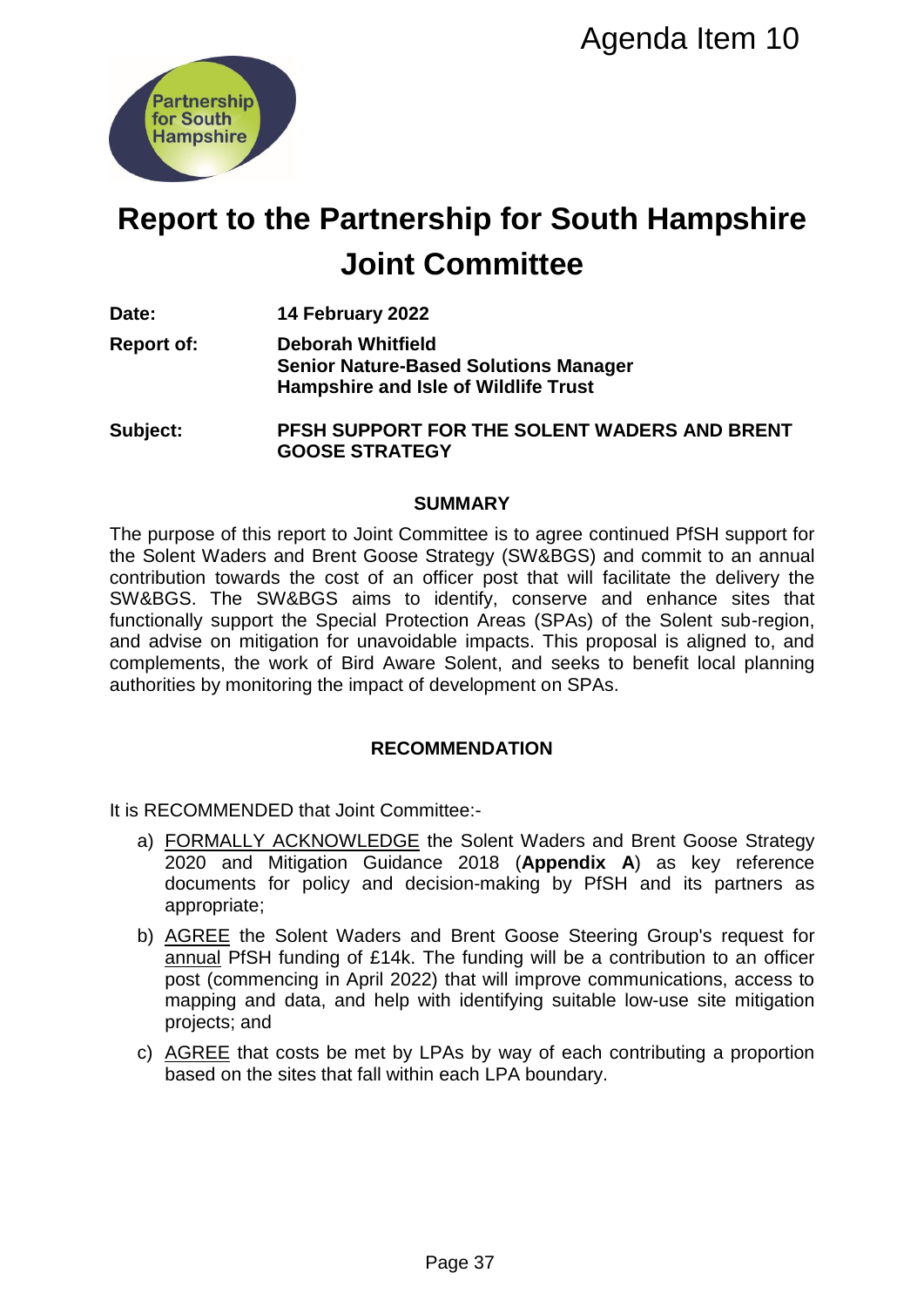## **BACKGROUND**

#### **1. The Strategy**

- 1.1 The Solent Wader and Brent Goose Strategy (SW&BGS) aims to identify, conserve and enhance inland sites that form the ecological network used by overwintering wading birds and brent geese. These sites functionally support the Special Protection Areas (SPAs) of the Solent sub-region and any losses or impacts of development to these sites must therefore be mitigated. The SW&BGS has proven to be a useful tool for planners, developers, statutory consultees, and the NGO sector to support these aims.
- 1.2 The SW&BGS includes a strategy document which explains the conservation need, survey and analyses methodologies, and recommended conservation policies. This is supported by interactive mapping of SW&BGS sites and mitigation guidance (**Appendix A**), which aims to inform mitigation and offsetting requirements where impacts cannot be avoided.
- 1.3 The Strategy is a vital tool for local planning authorities (LPA's), informing decision-making by providing key spatial information, as well as a mechanism for effective mitigation. This has been demonstrated recently in the cases of on-site provision, for example, developments at Forty Acres and Sinah Lane and off-site provision for Newlands Lane (mitigation project located at Gunner Point).

## **2. Project Governance**

- 2.1 The strategy is overseen by a steering group consisting of representatives from Hampshire and Isle of Wight Wildlife Trust (HIWWT), Coastal Partners, the RSPB, local authority planning ecologists, Hampshire Ornithological Society and Natural England. The steering group meets quarterly to discuss survey updates, mitigation guidance, planning casework, local plans and mitigation projects.
- 2.2 Mapping and data analyses for the Strategy are carried out by HIWWT; all updates are shared electronically with the LPA's directly, and via Hampshire Biodiversity Information Centre (HBIC) which also share the data with consultants and others making requests via their biological data request service.
- 2.3 The mitigation guidance, informed by the strategy and available data, is produced by Natural England with input from the Steering Group. In 2017, the LPAs were consulted on offsetting and mitigation guidance and their comments included in the final published version. The guidance was then sent to Natural England's legal team, reviewed by a solicitor, and a Habitats Regulations Senior Specialist. The publication of the mitigation guidance was noted in PfSH meeting minutes in 2017. The update to the strategy document published in 2020 was disseminated to the LPAs in May 2020.
- 2.4 The Strategy has a website where the strategy document, mitigation guidance and a summary of the mapping are published. The website can be found [here.](https://solentwbgs.wordpress.com/)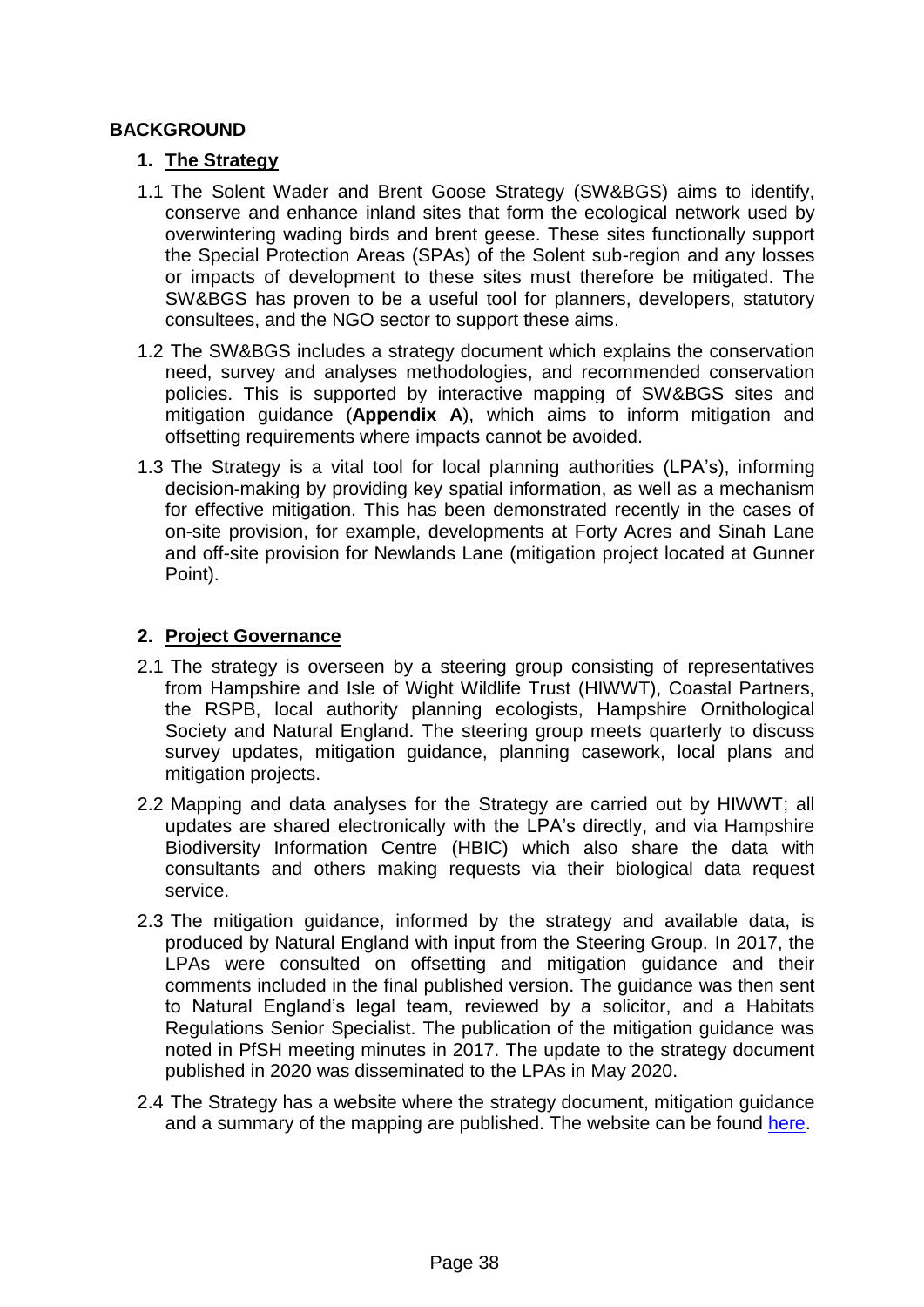## **3. Support from PfSH member LPAs**

3.1 The SW&BGS Steering Group are seeking LPA support for the strategy. We recognise that as key users of the strategy, and as decision-makers, it is vital that LPAs understand, have confidence in, receive regular updates and have full access to it. We are therefore seeking the formal acknowledgement by the PfSH Joint Committee that it recognises the strategy and mitigation guidance as key reference documents for policy and decision-making. The mitigation guidance has been previously noted/approved by the PfSH joint committee (in 2017). Since then, the strategy document and mapping have been revised to reflect updated data.

## **4. Future of the Strategy**

4.1 The latest update the "Solent Wader and Brent Goose Strategy 2020" was published in May 2021. The 2020 strategy includes the updated survey findings from three years of bird movement studies up to 2019, all additional bird survey records submitted to date, and a new method for assessing the importance of individual sites. Furthermore, mitigation guidance, issued by Natural England in 2018, for all development proposals that impact sites within the SW&BGS ecological network, is now in place and being used in conjunction with the strategy to guide decision-making.

## **5. Relationship to Bird Aware Solent**

- 5.1 The Strategy and Bird Aware Solent are separate programmes of work; the strategy is principally concerned with the physical loss of overwintering habitat, grasslands and fields, used by SPA coastal birds and mitigation for where losses are unavoidable. Bird Aware Solent aims to manage mitigation impacts as well, but from increases in recreational disturbance to birds associated with increased development.
- 5.2 There are commonalities in terms of bird species concerned, mitigation solutions and delivery organisations involved. Furthermore, data from the strategy underpins the evidence base for the Bird Aware Solent research papers, commissioned by the Bird Aware Solent partners.
- 5.3 The proposal outlined below is for the officer post (recently approved by Bird Aware Solent to deliver the Bird Aware Solent mitigation monitoring) to also delivers the SW&BGS work needed. With the same dedicated officer working on both projects, added value outcomes such as knowledge sharing could be made, potential efficiencies gained e.g. for site monitoring as well as opportunities to develop strategic mitigation sites where multiple mitigation requirements could be developed.

## **6. Funding Proposal**

6.1 In order to continue to maintain and update the strategy, an annual update and re-analysis of all sites is required. Electronic data gathering needs to be developed and promoted to make the process of gathering and analysing survey data as efficient as possible. In order to communicate updates and advise on use of the strategy to all PfSH partners, dedicated officer time is needed. Officer time is also needed to help all LPAs identify projects for mitigating impacts on low use sites. This would be facilitated by active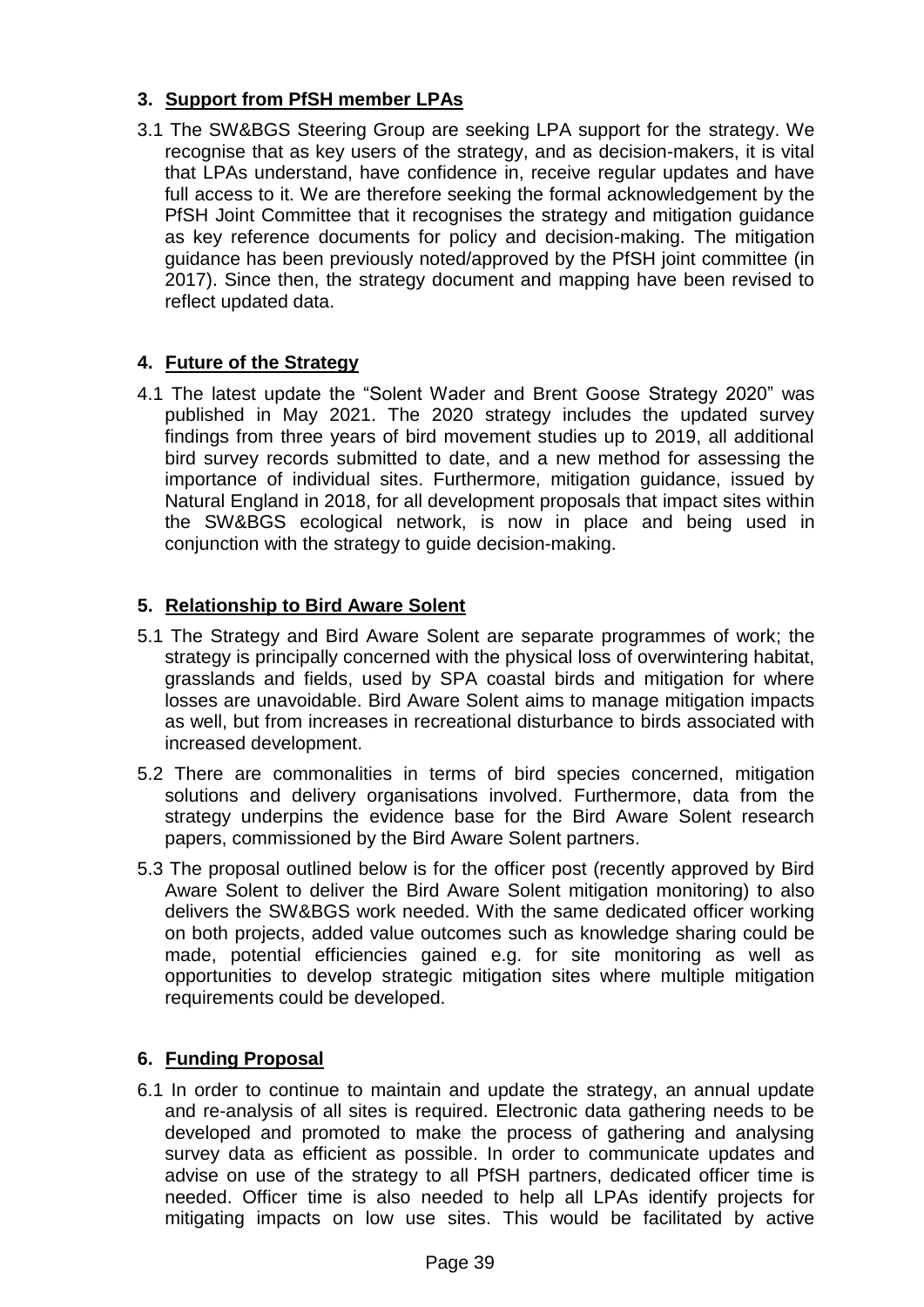identification, a call for projects and an assessment of suitability of project applications.

- 6.2 The SW&BGS steering group collectively hold the knowledge and expertise to lead the delivery of these tasks but no funding is currently available to support this vital work. The LPAs have funded the SW&BGS in the past, the last funding for the bird movement surveys was provided in 2016, and therefore we are approaching again, via PfSH, to ask for funding to continue delivery and support of the SW&BGS.
- 6.3 We suggest the funding could be made as a grant to Hampshire and Isle of Wight Wildlife Trust which currently host the data analysis work in a voluntary capacity although the final mechanism would need to be agreed. A longer-term commitment to fund the work by way of an annual grant would ensure updates and communications were consistent and reporting to the LPAs via PfSH Planning Officers Group would be made on a regular basis. Access to the steering group via a dedicated officer would also provide a direct channel to the Steering Group.
- 6.4 The Bird Aware Solent Board recently approved funding for an officer to deliver the monitoring of Bird Aware Solent mitigation project sites, and as part of this funding model there will be some unfunded capacity within this post. It seems a natural synergy for these two programmes to work more closely together and it is likely the skills and experience required for both areas of work could be found in the same individual, therefore recruiting specifically for this person would be preferred.
- 6.5 It is also proposed that the officer represent the LPA's on the steering group, circulate the minutes and agenda in advance of meetings to LPA officers and that the officer have a regular communications with the SEPO officer with regard to strategic mitigation site development.

## **The funding asked for would specifically cover the following SW&BGS work:**

- An annual meeting held with each LPA to identify priority areas for survey in relation to forthcoming development.
- An annual data and mapping update to LPA's, tailored to LPA's and in advance of wider publication.
- A regular progress report to LPAs via PfSH POG (frequency and format to be agreed).
- Identification and a suitability assessment of strategic and site-specific mitigation projects, managing and promoting a call for sites and assessment of project suitability against agreed criteria.
- Collation of information on site mitigation monitoring conditioned as part of planning approvals.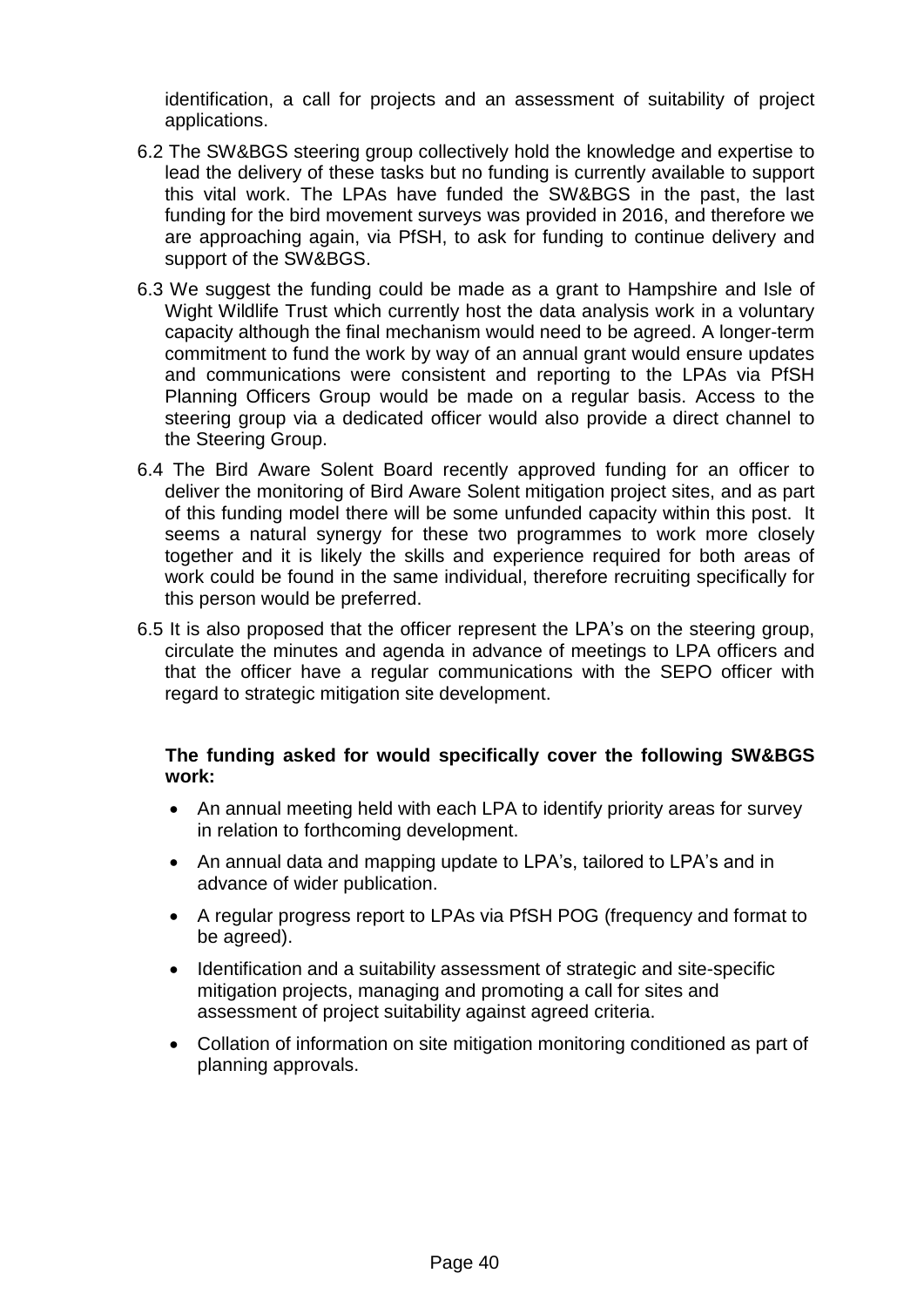## **7. Costing Options**

- 7.1 Based on estimated costs for dedicated officer time spending 30% of a fulltime post with a level of senior staff support, a total of £15,000 per annum is required to support the SW&BG Strategy, calculated as follows:
	- Costings for an officer level post £28,000 and a proposed start date of April 2022: Salary (including NI and pension) = £31,928, plus overheads of  $£12,000 = £43,928,30%$  requirement is £13,178.40
	- An additional £1,821.4 is sought to cover senior HIWWT staff support and oversight making a total of £15,000
	- The Isle of Wight Council and Chichester District Council have been approached separately and if approved, their contributions will bring the remainder required from PfSH authorities to **£14,000**

## Options for LPA contributions:

7.2 Having previously agreed to support the proposals in principle, at its meeting on 14 January, PfSH Planning Officers Group discussed how funding them should be fairly apportioned across LPAs. Options were later discussed at the PfSH Chief Executives' meeting and the preferred suggested approach is shown below with costs shared proportionately according to the number of sites within each LPA boundary. Costs are, as below:

| <b>LPA</b>                                    | <b>Proportion of Sites</b><br>$\%$ | <b>Proportionate Cost £</b> |
|-----------------------------------------------|------------------------------------|-----------------------------|
| Eastleigh Borough Council                     | 3                                  | 462                         |
| <b>East Hampshire District</b><br>Council     | N/A                                | N/A                         |
| Fareham Borough Council                       | 15                                 | 2,047                       |
| <b>Gosport Borough Council</b>                | 11                                 | 1,486                       |
| <b>Hampshire County Council</b>               | N/A                                | N/A                         |
| <b>Havant Borough Council</b>                 | 29                                 | 4,127                       |
| <b>New Forest District Council</b>            | 8                                  | 1,057                       |
| <b>New Forest National Park</b><br>Authority* | 13                                 | 1,849                       |
| <b>Portsmouth City Council</b>                | 16                                 | 2,179                       |
| <b>Southampton City Council</b>               | 4                                  | 627                         |
| <b>Test Valley Borough</b><br>Council         | N/A                                | N/A                         |
| <b>Winchester City Council</b>                | 1                                  | 165                         |
|                                               | Total                              | 14,000                      |

\*NFNPA contribution yet to be confirmed and dependent on its upcoming budget announcement.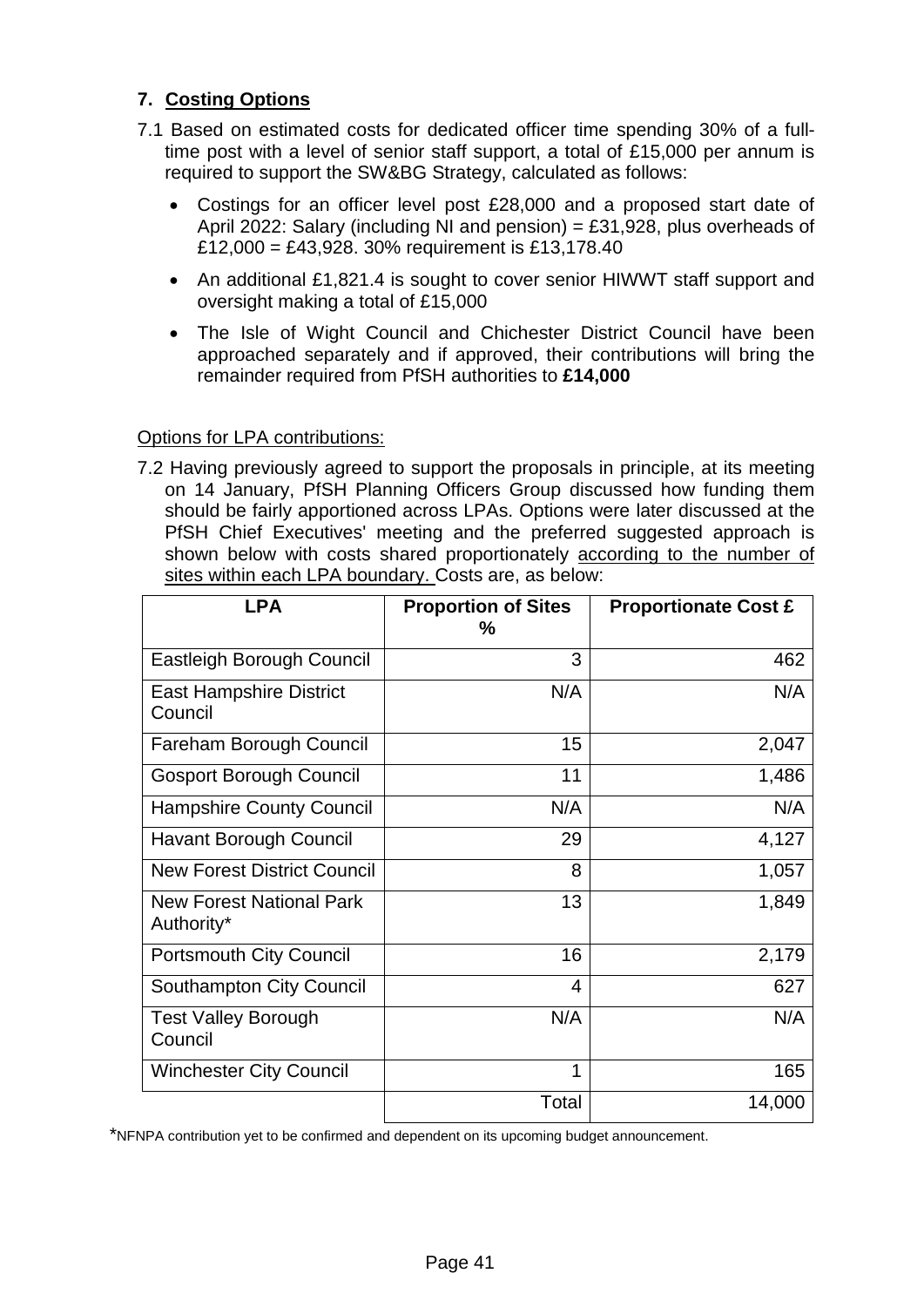- 7.3 Joint Committee is asked to agree that LPAs fund a contribution to the work of the SW&BGS strategy by way of a proportionate share of sites that fall within each boundary.
- 7.4 When considering this report, PfSH chief executives discussed the merits of taking a more strategic approach to funding initiatives, such as this and others (nutrient and phosphate mitigation, biodiversity net gain, Bird Aware Solent), given the challenges this presents, and will present, to the development industry. It is recognised that land use policy for environmental gain is rapidly changing in a number of different ways. These changes are through instruments such as the Environment Act and policies such as Net Zero with Nature. In order to understand the potential impacts on sustainable growth the PfSH Strategic Environmental Planning officer intends to work with the Greenprint for South Hampshire work to report on the current relationship between development and environmental gain, as well as a review of the potential impact of future proposed changes such as biodiversity net gain requirements. This is all likely to be needed as part of the LPA response to the Environment Act and PfSH is well placed to develop a coordinated approach for the sub-region.

#### **RECOMMENDATION**

It is RECOMMENDED that Joint Committee:-

- a) FORMALLY ACKNOWLEDGE the Solent Waders and Brent Goose Strategy 2020 and Mitigation Guidance 2018 (**Appendix A**) as key reference documents for policy and decision-making by PfSH and its partners as appropriate;
- b) AGREE the Solent Waders and Brent Goose Steering Group's request for annual PfSH funding of £14k. The funding will be a contribution to an officer post (commencing in April 2022) that will improve communications, access to mapping and data, and help with identifying suitable low-use site mitigation projects; and
- c) AGREE that costs be met by LPAs by way of each contributing a proportion based on the sites that fall within each LPA boundary.

#### **Background Papers: None**

**Appendices: Appendix A -** Solent Waders and Brent Goose Strategy 2020 and Mitigation Guidance 2018

**Enquiries:** For further information on this report please contact:

Deborah Whitfield, Senior Nature-Based Solutions Manager Hampshire & Isle of Wildlife Trust

E: [deborah.whitfield@hiwwt.org.uk](mailto:deborah.whitfield@hiwwt.org.uk)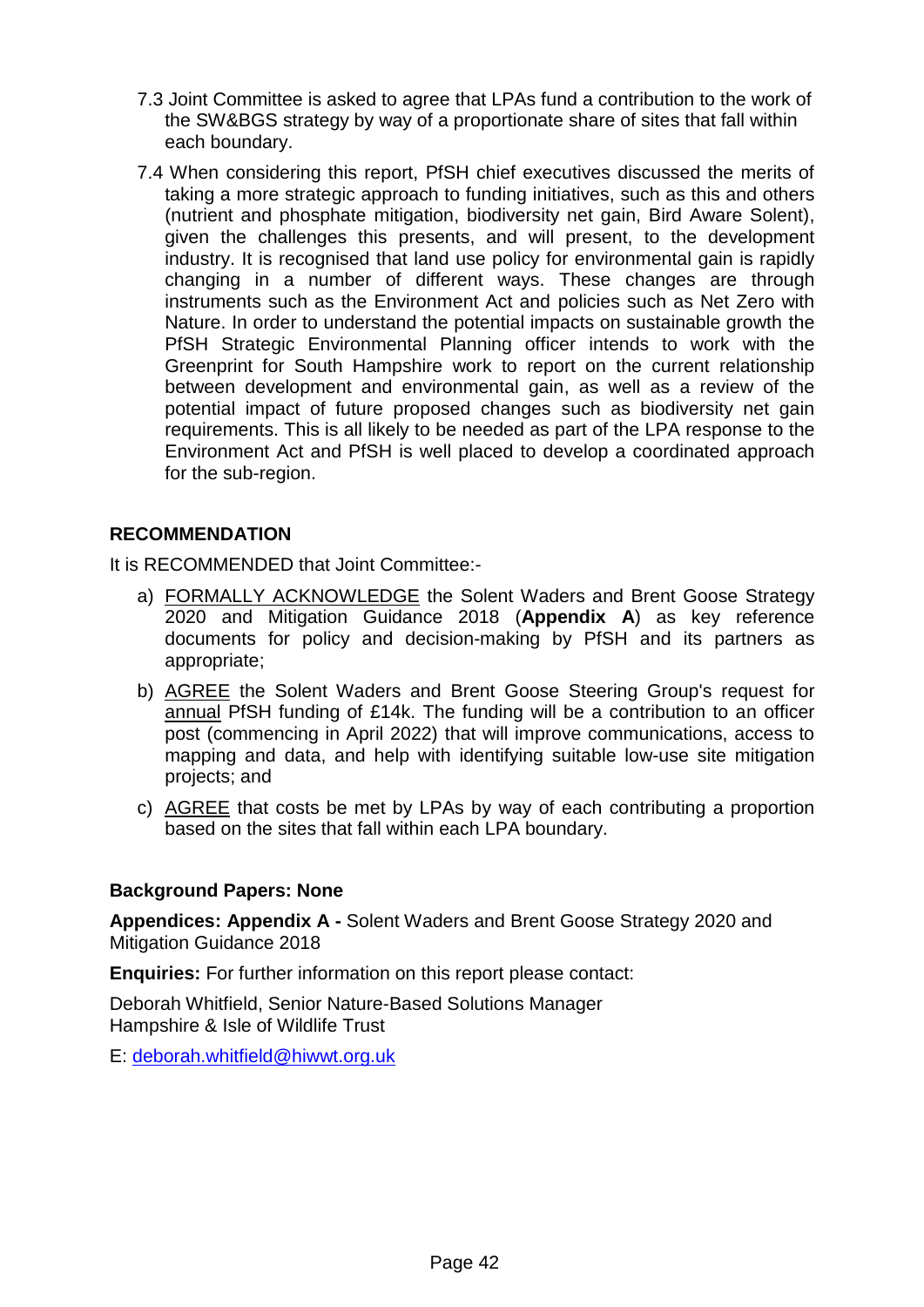# Solent Waders and Brent Goose Strategy

Guidance on Mitigation and Off-setting Requirements



Final Report

October 2018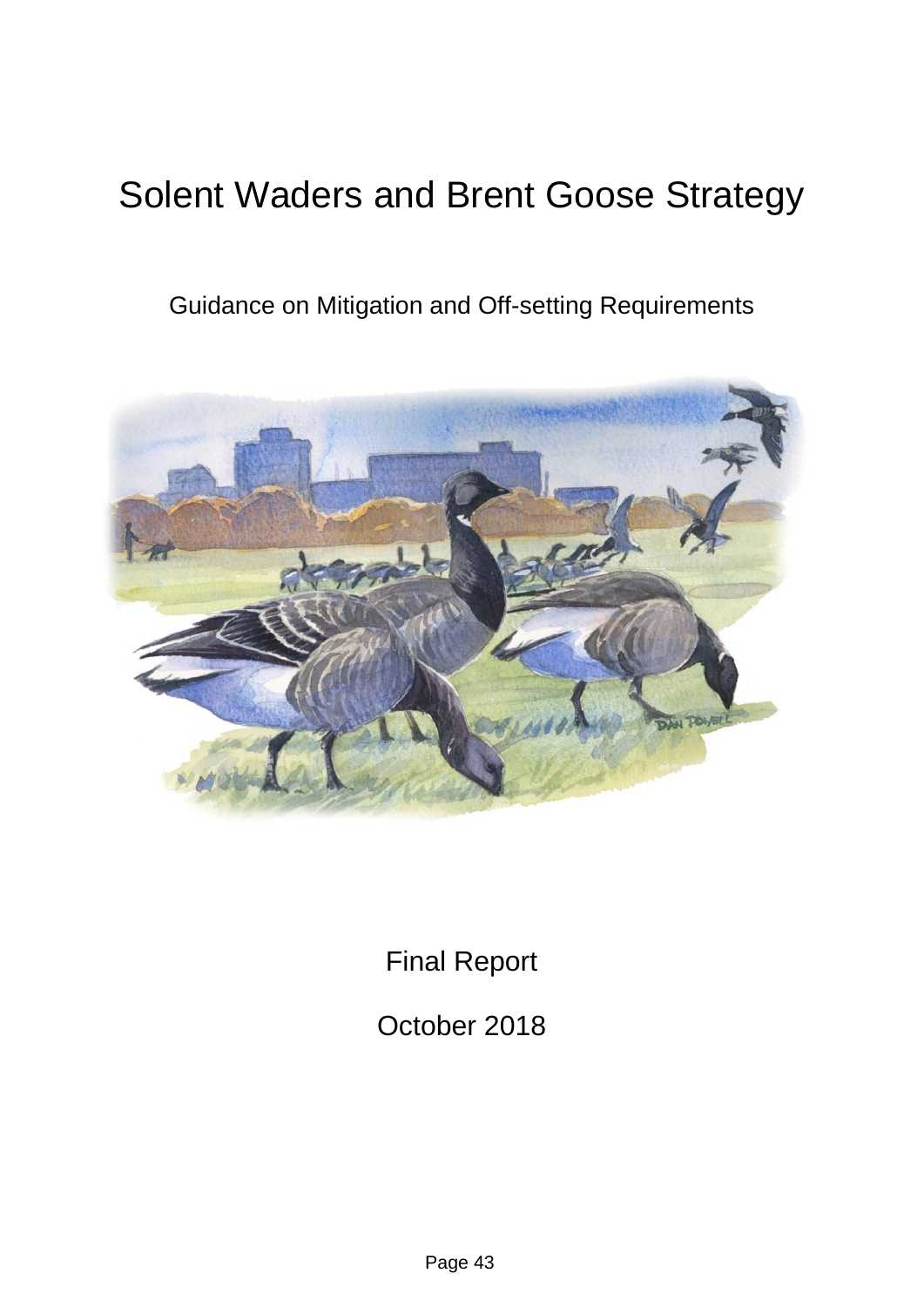Produced by the SWBGS Steering Group, which includes representatives from wildlife and conservation organisations, with funding received from local planning authorities and other organisations including:

*Chichester District Council, Chichester Harbour Conservancy, Eastleigh Borough Council, Fareham Borough Council, Gosport Borough Council, Hampshire Ornithological Society, Havant Borough Council, Isle of Wight Council, New Forest District Council, New Forest National Park, Portsmouth City Council and Southampton City Council*













Page 44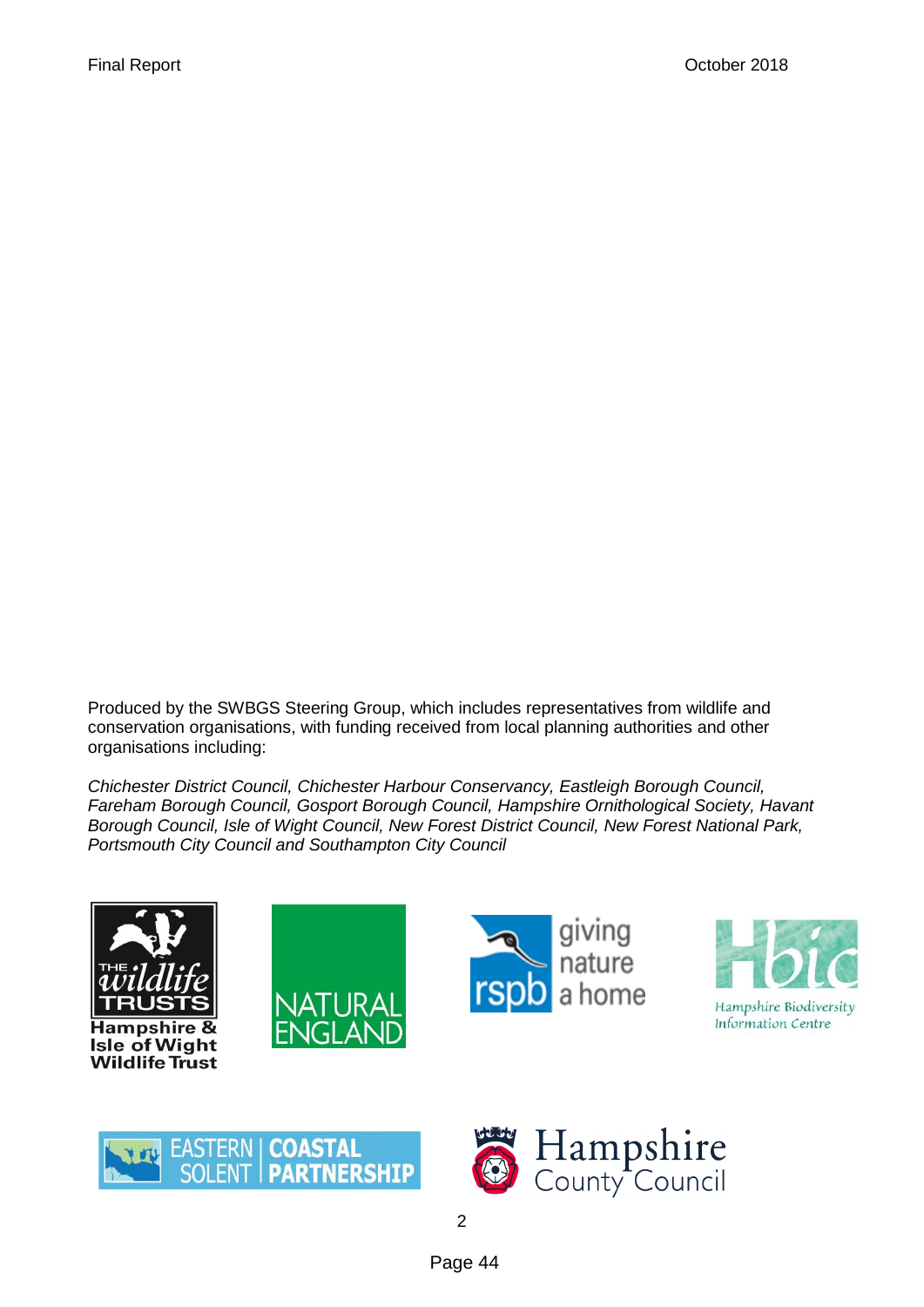#### **Solent Waders and Brent Goose Strategy Guidance on Mitigation and Off-setting Requirements**

#### **Introduction**

- 1. The Solent Waders and Brent Goose Strategy (SWBGS) aims to protect the network of non-designated terrestrial wader and brent goose sites that support the Solent Special Protection Areas (SPA) from land take and recreational pressure associated with new development. The preferred approach is for development to be located outside the network of sites. However, this document outlines the mitigation and off-setting requirements to inform assessments of plans and projects made under the Habitats Regulations and to protect the network should sites come forward for development.
- 2. The terrestrial wader and brent goose sites are located on land that falls outside of the Solent SPAs boundaries. However, as this land is frequently used by SPA species (including qualifying features and assemblage species), it supports the functionality and integrity of the designated sites for these features. This land will contribute to the achievement of the SPAs' conservation objectives and is therefore protected in this context. This land supports the ecological network by providing alternative roosting and foraging sites.
- 3. A framework for guidance on mitigation and off-setting requirements has been prepared by the SWBGS Steering Group<sup>1</sup> to achieve the long-term protection of the wider brent goose and wader network of sites. The network extends across a number of local planning authority boundaries in Hampshire, the Isle of Wight and Sussex. This network is under pressure from the growth planned in this area and formal guidance was considered necessary to define an approach for the non-designated sites.
- 4. The level of mitigation and off-setting required is dependent on the importance of the site within the ecological network and how these non-designated sites support the wider designated Solent SPA network.
- 5. This framework has been agreed by the SWBGS Steering Group. It will be reviewed every 5 years in line with the SWBGS Project Reports, or ad hoc, if required due to changes to evidence and legislation. Whilst it provides guidance, each development proposal will be examined by Natural England and the Local Planning Authorities (LPA) on a case by case basis including assessment under the Habitats Regulations<sup>2</sup>, and it is recommended that early discussions are held with Natural England through their Discretionary Advice Service<sup>3</sup> (DAS) and the relevant LPA to ensure appropriate mitigation and off-setting schemes are designed.
- 6. This guidance relates to non-designated sites in Hampshire, the Isle of Wight and Sussex. It is separate to the Solent Recreation Mitigation Partnership's Bird Aware Solent Definitive Strategy<sup>4</sup> which refers to the designated SPA sites and sets out a strategic approach to mitigate for the recreational visits arising from planned housing.

 $\overline{a}$ 

<sup>&</sup>lt;sup>1</sup> The Solent Waders and Brent Goose Strategy Steering Group includes representatives from the Hampshire and Isle of Wight Wildlife Trust, Natural England, RSPB, Hampshire County Ecologists and East Solent Coastal Partnership

<sup>2</sup> The Conservation of Habitats and Species Regulations 2017 (or 'the Habitats Regulations 2017') <sup>3</sup> https://www.gov.uk/guidance/developers-get-environmental-advice-on-your-planning-proposals

<sup>4</sup> www.birdaware.org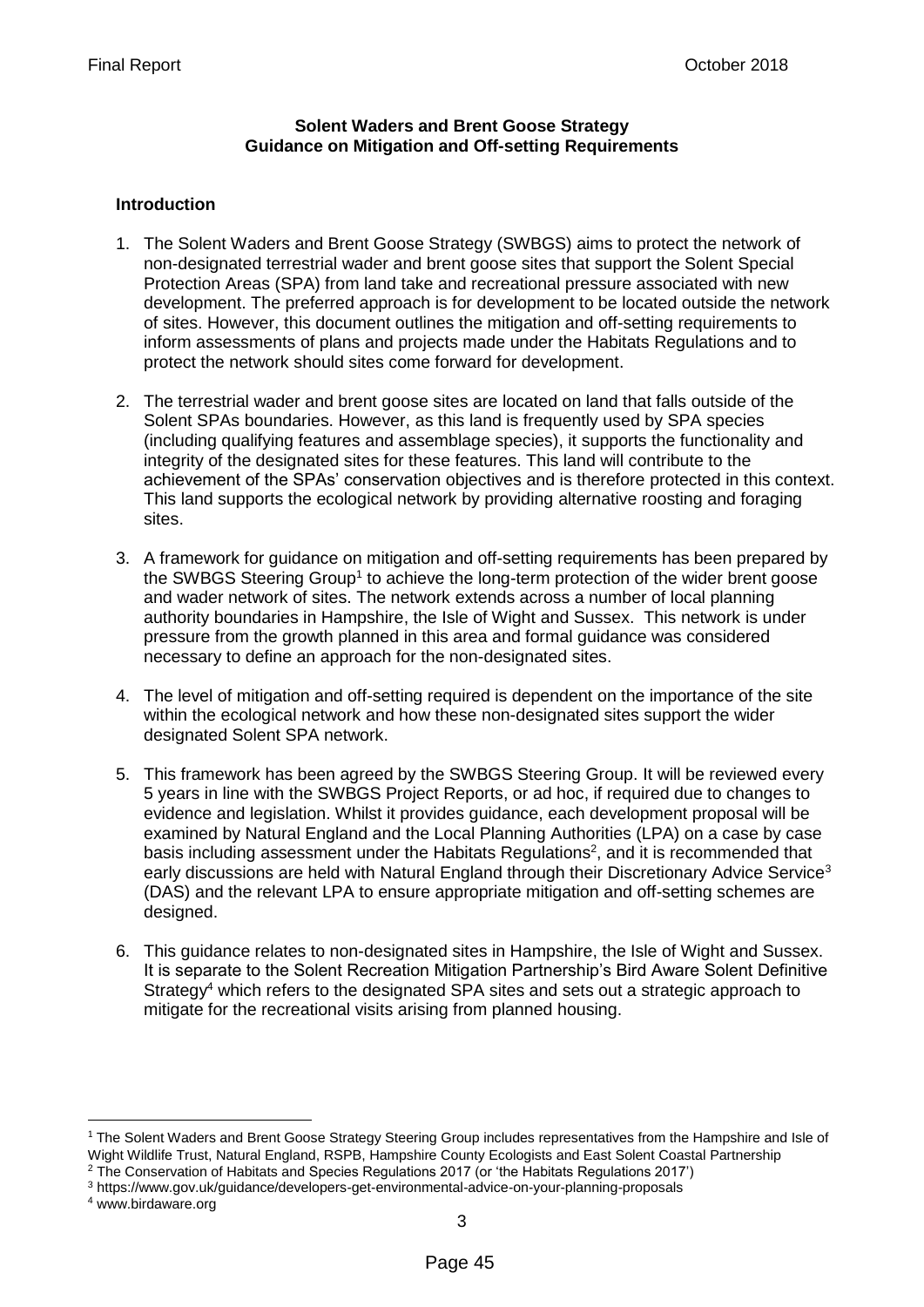#### **Site Classification**

- 7. The non-designated sites are classified as Core Areas, Primary Support Areas, Secondary Support Areas, Low Use and Candidate Sites and a map of sites can be viewed [here.](https://solentwbgs.wordpress.com/page-2/) Sites have been classified based on the following criteria:
	- **Core Areas:** All sites that were identified as having:
		- $\circ$  a network value this relates a site's importance to a network score for birds moving to and from the intertidal areas to inland sites, and between inland sites. This identified two types of site: those that function as 'hubs', with connections to lots of other sites, and those that function as 'bottlenecks, linking two areas of the network together
		- o and/or the max score of 7 in 3 metrics (GB Importance, SPA Importance and SPA Assemblage – see Appendix 1 for details),
		- o and/or sites that have a max count of bird use of 1000 or more.
	- **Primary Support Areas:**
		- o Sites that score 3-6 in the 3 metrics (GB Importance, SPA Importance and SPA Assemblage – see Appendix 1 for details)
	- **Secondary Support Areas**:
		- o Sites that score 1-2 (GB Importance, SPA Importance and SPA Assemblage – see Appendix 1 for details),
		- o and/or have max counts of 100 plus birds for any species
	- **Low Use:**
- o Sites that have records of birds but in low numbers (score 0)
- **Candidate sites:**
- o Sites that have records of high numbers of birds (max count equal to or greater than 100) and/or a total score equal to or greater than 1 but have less than 3 records in total.
- 8. Further details of the site classification methodology are included in Appendix 1 and the detailed methodology is set out in the Solent Waders and Brent Goose Strategy 2019 Interim Project Report: Year One<sup>5</sup>.

#### *Reclassification*

- 9. If site classification, and the associated level of mitigation or off-setting requirements, is disputed, reclassification of a site will be considered if confirmed by 3 consecutive years of survey to the agreed survey methodology under appropriate habitat management conditions for waders and / or brent goose usage throughout the survey period.
- 10. The Solent waders and brent goose network is regularly monitored and new evidence is continually submitted by surveyors which provides the knowledge base and evidence to support the Strategy. Continual review is necessary to ensure the Strategy is up-to-date. New evidence and survey data will be regularly analysed as part of the Strategy and reclassification of sites may result. There may also be cases where the site classification boundary is disputed, for example due to mapping errors. In these instances, the site boundary will be examined on a case by case basis and may be amended if supported by site visits and ecological surveys, as necessary. The latest survey data and site

 $\overline{a}$ 

<sup>5</sup> https://solentwbgs.wordpress.com/page/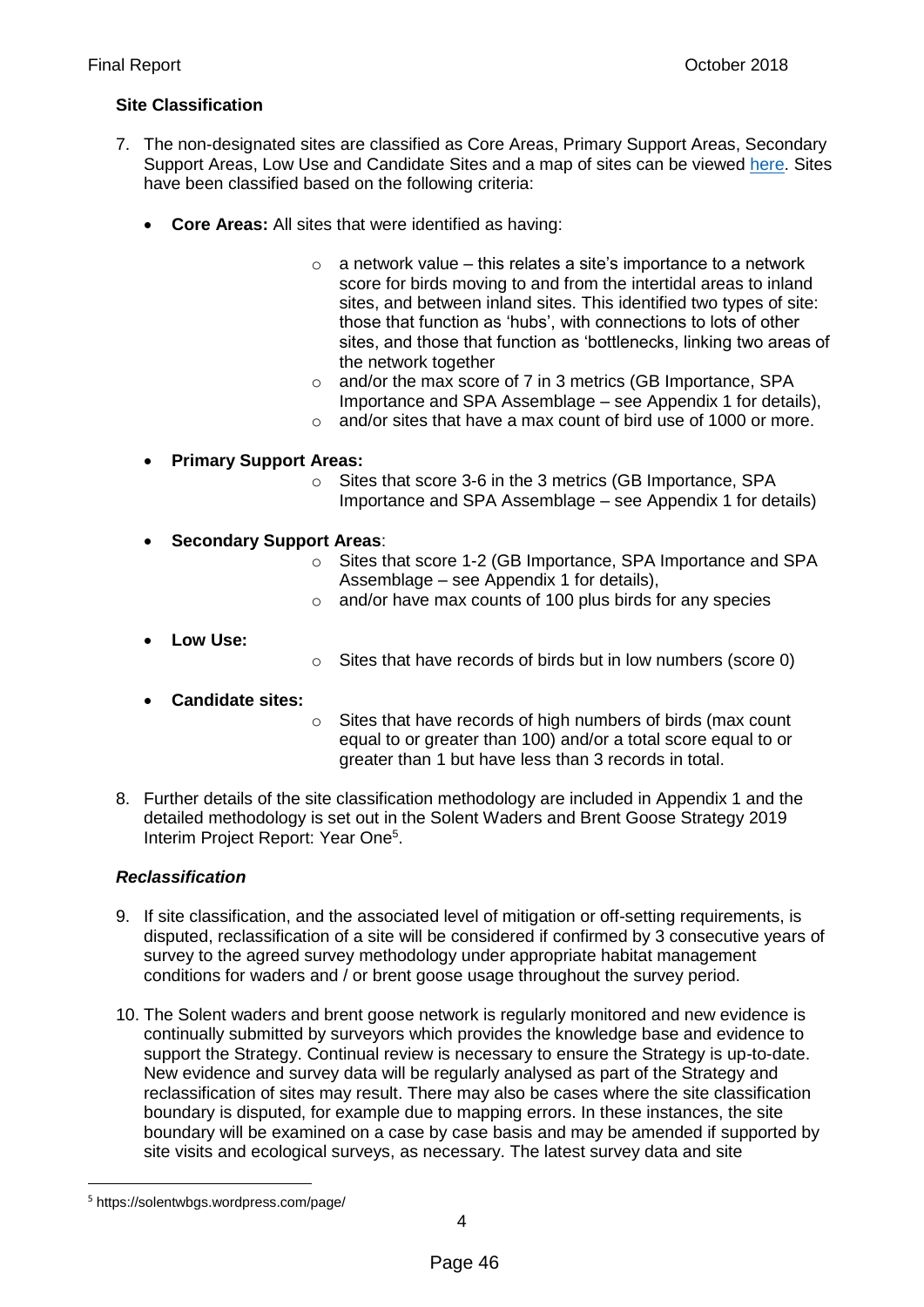classification can be obtained from the Hampshire Biodiversity Information Centre<sup>6</sup> and the Isle of Wight Records Centre<sup>7</sup>.

#### *Special Sites*

- 11. The aim of the Strategy is to ensure that the current geographical spread of sites across the network is maintained and enhanced. In order to achieve this, there is scope for the strategy to identify a number of special sites. These are sites that are considered more important than the statistical analysis would suggest as their locality contributes significantly to maintaining a cohesive and resilient ecological network spread across the geographical range. For example, if there is a Secondary Support Area inland from an adjacent Core Area, and the Core Area is low-lying and at risk from sea level rise, there may be a case to raise the importance of the Secondary Support Area to a Primary Support Area. In this case, there is a risk that the Core Area will be lost over time and the Secondary Support Area would become more important to the SPA birds in the future. In order to safeguard this alternative resource and ensure resilience within the network, there may be a case to raise the importance of the Secondary Support Area to Primary Support Area.
- 12. A set system will be put in place to identify and agree sites with special status. This system will set out the qualification criteria for special sites, in a process similar to the designation of Sites of Importance for Nature Conservation and Local Nature Reserves. The organisations involved will include the local planning authorities, Natural England, Hampshire and Isle of Wight Wildlife Trust and the RSPB and will meet on an ad hoc basis. A list of designated special sites will be included on the Solent Waders and Brent Goose Strategy website supported by a list of sites that have been considered but rejected, with justification. Sites can be recommended for inclusion by local planning authorities and the Steering Group.

1

<sup>6</sup> https://www.hants.gov.uk/landplanningandenvironment/environment/biodiversity/informationcentre

<sup>7</sup> http://www.wildonwight.co.uk/lrc/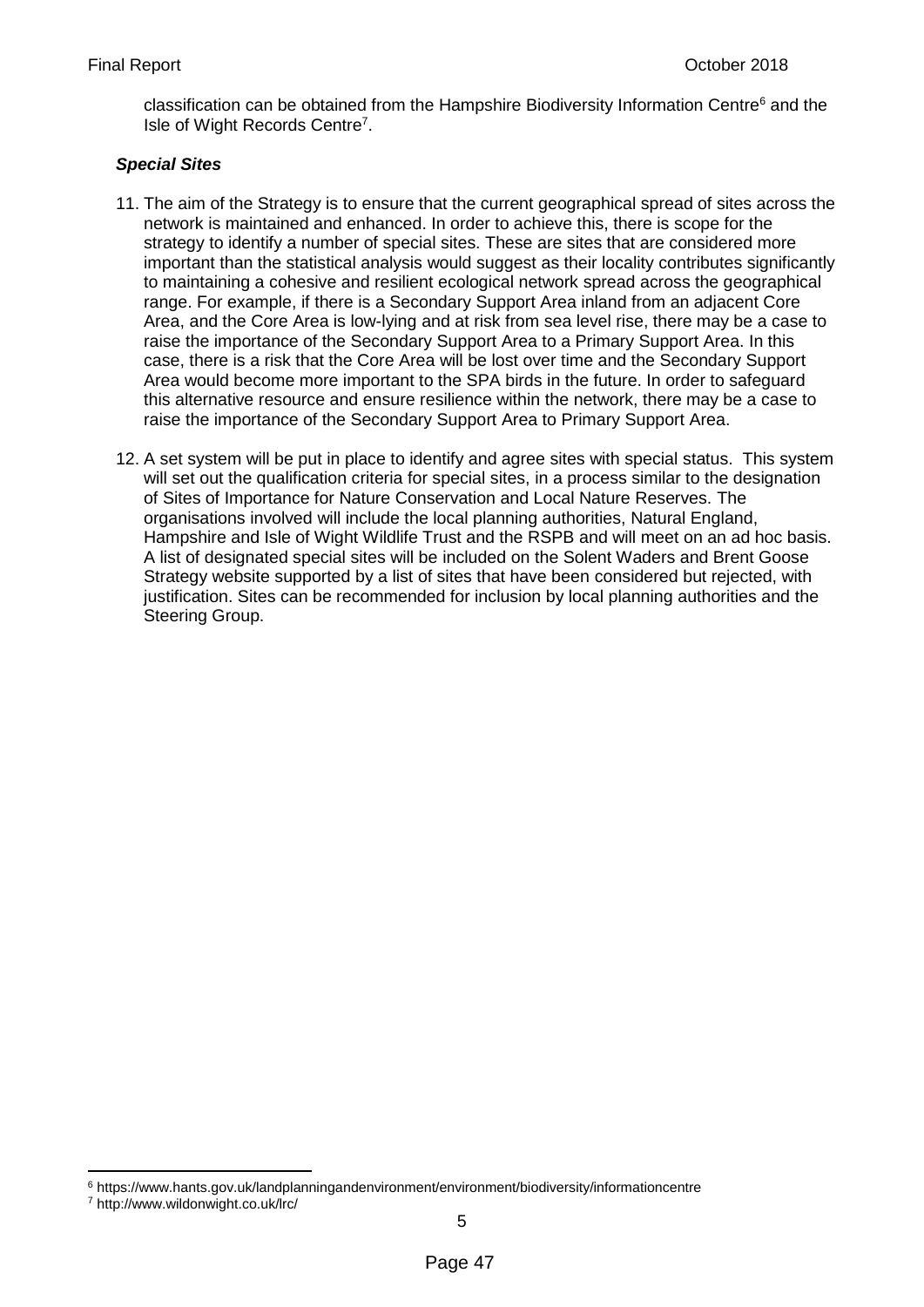#### **Mitigation and Off-setting Requirements**

#### *Core Areas*

- 13. The Core Areas are considered essential to the continued function of the Solent waders and brent goose ecological network and have the strongest functional-linkage to the designated Solent SPAs in terms of their frequency and continuity of use by SPA features. Securing the long term protection and appropriate management of the Core Areas is a key objective for the Solent Waders and Brent Goose Strategy.<sup>8</sup> The unmitigated loss of these sites would impact on the integrity of the SPA over the long term. For clarity, it is recommended that the Core Areas will be identified for protection by policy within the relevant Solent local authority Local Plans.
- 14. For many of the Core Areas, the lack of opportunities, eg alternative sites in close proximity to the SPA, will make it difficult to replace sites in a suitable location to ensure the critical importance of these sites within the ecological network is maintained. Elsewhere, where sufficient suitable and appropriately located land is available the provision of a suitable alternative site(s) may be possible. If this is the case, an assessment of replicability will need to be undertaken through discussions with Natural England and the Local Planning Authority. This assessment should determine the ecological function of the Core Area by firstly examining site classification criteria and ensuring any alternative off-setting areas can replicate this ecological function. For example, for sites with network value the assessment should examine whether the site is a hub or a bottleneck and how the off-setting site can replicate and enhance this function. Where sites support an assemblage of species, the ecological function of each species will need to be replicated at any off-setting site. Viable alternative sites should be discussed with the Steering Group, and via Natural England's DAS, at the earliest opportunity.
- 15. Where impacts cannot be avoided, any risk of potential damage to or deterioration of the integrity of the Core Areas will be considered likely to have a significant effect on the SPAs and should be subject to an Appropriate Assessment under the Habitat Regulations in order to ascertain whether an adverse effect on the site integrity can be excluded.
- 16. Development that would result in impacts to a Core Area will therefore need to be carefully assessed on a case-by-case basis. In order for such developments to demonstrate no adverse effect on the integrity of the SPA(s) then, as a minimum, the full criteria for the replacement of Primary Support Areas (criteria A to I in following section) must be met along with the following additional requirements:
	- A suitable replacement site of an equal, or in some circumstances greater, size and quality must be provided in close enough proximity to the Core Area affected to fully replace its ecological function.
	- $\bullet$  The freehold or long term lease (in perpetuity<sup>9</sup>) of the replacement site must be passed to an appropriate conservation body, or the LPA, in a suitable condition and managed in perpetuity as a nature reserve for waders and / or brent geese.

#### *Primary Support Areas*

17. The Primary Support Areas are land that, when in suitable management, make an important contribution to the function of the Solent waders and brent goose ecological network. However, it is generally considered that, where on-site avoidance or mitigation measures are unable to manage impacts, there may be opportunities for the loss or

<sup>1</sup> <sup>8</sup> https://solentwbgs.wordpress.com

<sup>9</sup> Please note that the term 'in perpetuity' is defined in this document to be a minimum of 80 years.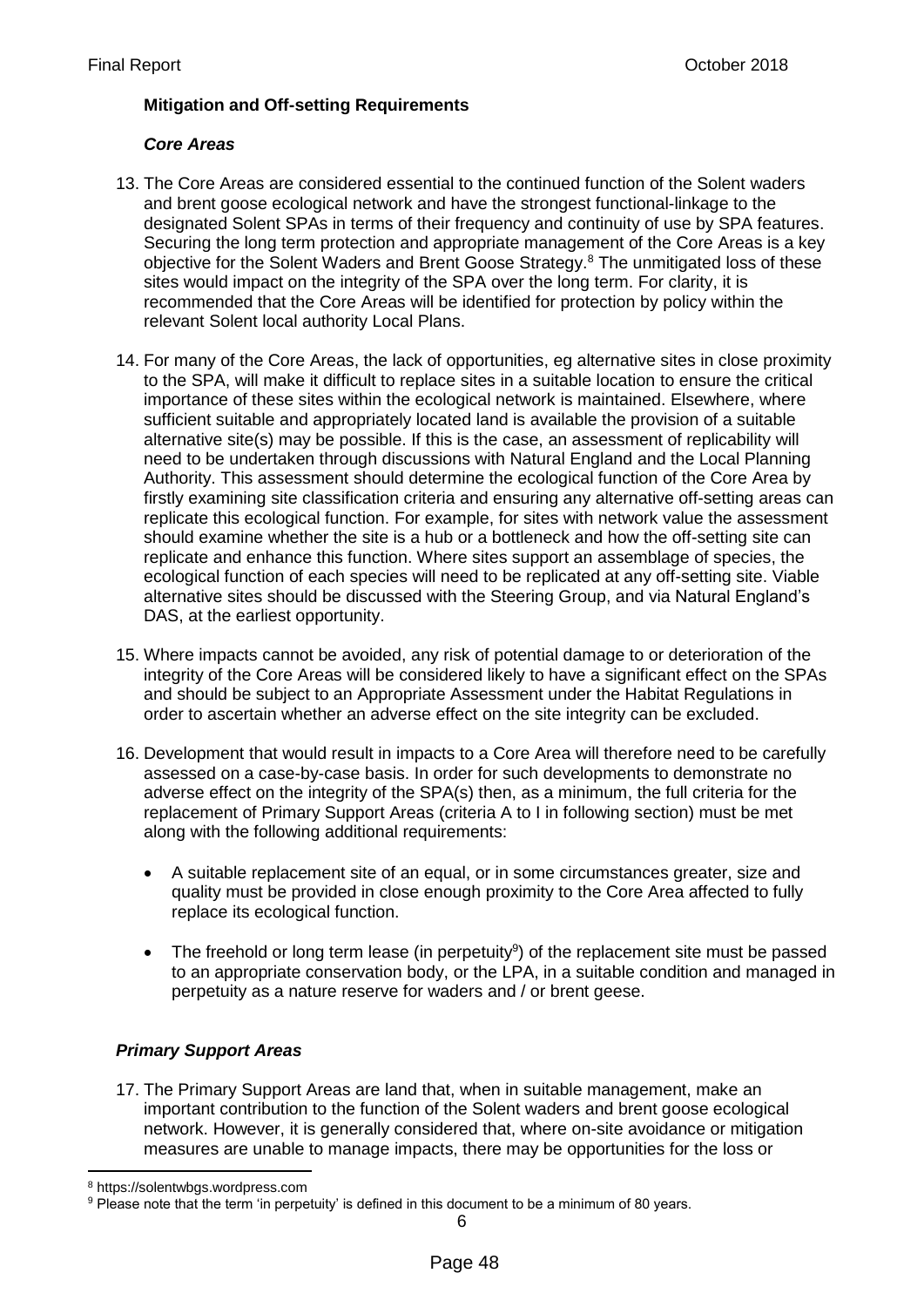damage to these areas to be off-set by the provision of new sites to ensure a long term protection and enhancement of the wider wader and brent goose ecological network.

- 18. The options for off-setting impacts on Primary Support Areas will be considered on a caseby-case basis and will be subject to ensuring the continued ecological function of the wader and brent goose sites is maintained and enhanced i.e. ensuring that there are significant net benefits to the wader and brent goose ecological network through the creation and ongoing management of replacement (off-setting) sites. This may be a site identified within the Strategy provided there is sufficient scope for enhancing and securing its function within the wader and brent goose ecological network, or a site that if brought into appropriate condition has the potential for future use.
- 19. There will be a requirement for the off-setting area to fulfil the same special contribution and particular function of the areas lost or damaged for the same species of birds. The appropriateness of any off-setting areas in respect of fulfilling the required ecological function will be judged against the following criteria, ranked in order of importance:
	- A. Habitat Type the proposed off setting site must support habitats, or be suitable for recreating habitats that provide the same, or enhanced, ecological function as those that are to be lost or damaged.
	- B. Disturbance the ecological function of an off-setting site is likely to be seriously undermined if subject to regular disturbance from recreational use and unmanaged public access. The appropriateness of the location of the off-setting site and the proposed measures to prevent indirect effects will need to be fully assessed.
	- C. Area of habitat where the replacement habitat would be of equal ecological quality the area required should be of a similar extent to the site being lost or damaged. There may be situations however, where a greater area is required when habitat created may be of poorer quality to that lost or damaged, or there is a high level of risk involved. Similarly, if significant ecological enhancements are possible that increase the carrying capacity of the replacement site above that of the Primary Support Area affected then a smaller area of replacement habitat might be acceptable. This might include the partial loss of a Primary Support Area providing the remainder can be made significantly improved in habitat quality with long term management so as to provide for a greater capacity for the target species than the original site. In all such cases the test will be to ensure the replacement habitats provide a clear and permanent net gain for the target species.
	- D. Timing and availability of habitat operational at the time it is required. Essentially, 'in time' to offset the adverse effects which are being addressed, with evidence to show it is functioning and readily available to SPA birds prior to any loss or damage to the original site.
	- E. Geographic location for ecological reasons of structure and function it is considered appropriate for the off-setting habitat to be provided as close to the original site as practicable.

The solution should also be capable of being:

- F. Validated in respect of achieving its ecological function / purpose; and
- G. Monitored for effectiveness; and
- H. Adapted to adjust to unfolding circumstances in future management; and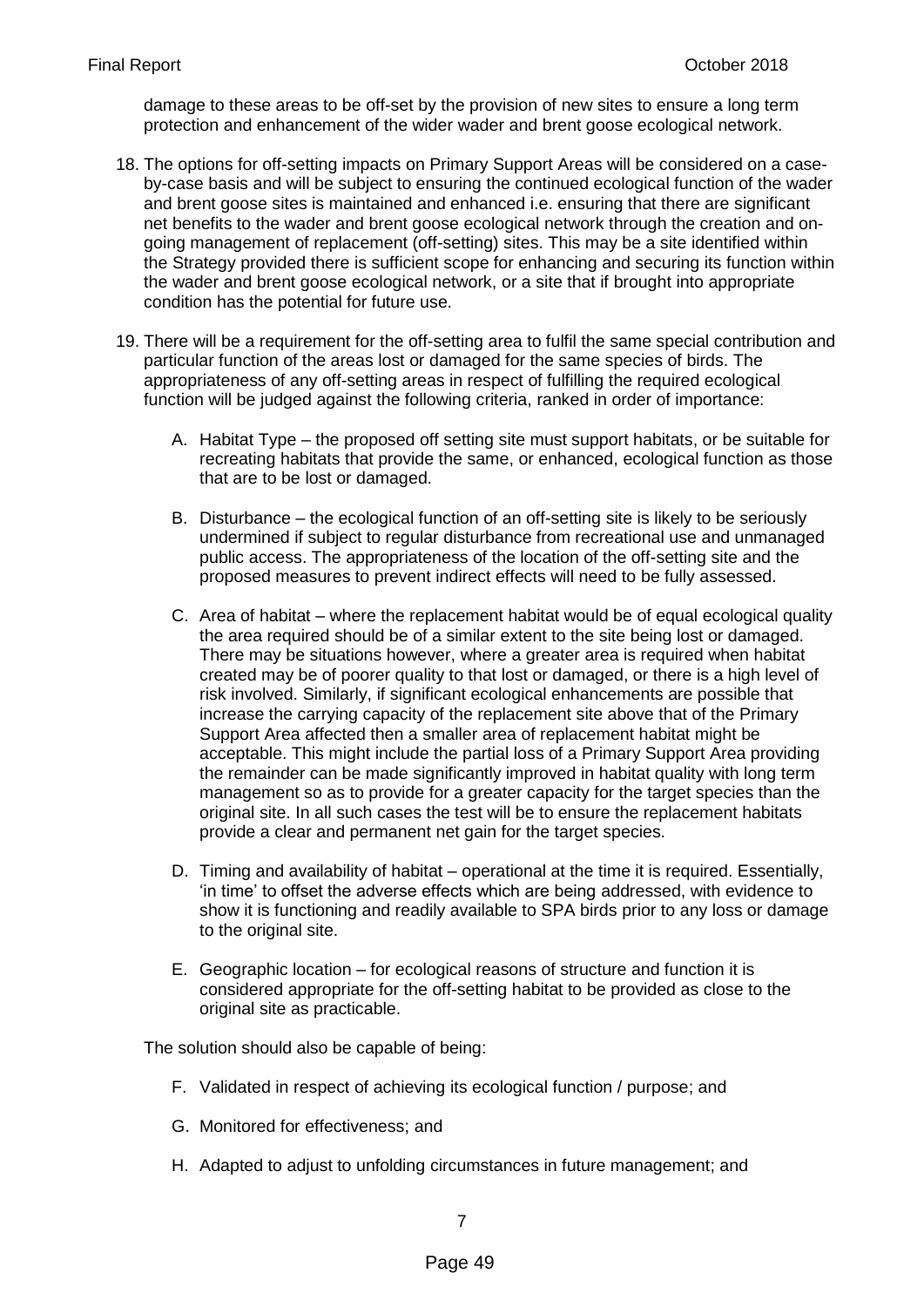- I. Resilient in the face of predictable future pressures such as natural population fluctuations and climate change.
- 20. The land will need to be restored to a suitable condition and managed specifically for the waders and / or geese, ideally as a nature reserve owned or leased by LPA or NGO partner (or similar stable management body such as Land Trust) in perpetuity.
- 21. The management of the land must be set out in an agreed costed management and monitoring plan and sufficient funds provided to the agreed manager of the site to cover full costs in perpetuity. The preferred approach to secure long term funding for all off-setting areas is to provide an endowment whereby the interest is used for on-going management. This approach secures long term funds in perpetuity.
- 22. Given the difficulty of 1) justifying the need for a scheme and 2) providing the appropriate level of mitigation up front (ie making the off-setting area available prior to the loss or damage to the original site), it is the preferred approach that acceptable schemes affecting Primary Support Areas should come forward through the local plan process. This will ensure an early assessment of viable off-setting areas and consider how the necessary management can be secured and delivered upfront. A local planning authority could adopt a habitat banking approach to release potential sites provided that the above criteria can be met.
- 23. Joint working between the local planning authority, Steering Group and applicant is advised in all cases. However, it is ultimately the applicant's responsibility to identify and secure viable replacement sites for the loss of any non-designated wader and brent goose sites.

#### *Secondary Support Areas*

- 24. The Secondary Support Areas offer a supporting function to the Core and Primary Support ecological network, but are generally used less frequently by significant numbers of SPA geese and waders. These sites become important when wader or brent goose populations are higher or when the habitat is in suitable management. In-combination, these sites are essential to secure a long term, permanent network as this ensures a geographical spread of sites across the wider ecological network, thereby meeting the needs of each discrete subpopulation. The Secondary Support Areas network also provide suitable and favoured sites in years when the population includes high numbers of juveniles, as well as ensuring future resilience.
- 25. Loss of or damage to Secondary Support Areas should be discouraged, and on-site avoidance and mitigation measures considered wherever possible. However, where impacts cannot be avoided or adequately mitigated on-site, there may be scope for a more flexible approach to off-setting the impacts to these sites, provided the continued ecological function of the network is maintained and significant enhancements additionally delivered, for example by improved long term management.
- 26. There is a preference for some on-site provision to maintain a network of sites across the region. The loss of secondary sites could be off-set on a like-for-like basis within the locality, similar to the replacement of Primary Support Areas. As Secondary Support Areas are generally utilised less frequently than Core Areas or Primary Support Areas (usually due to less optimal management, crop rotation patterns or disturbance), it may also be acceptable for replacement habitats to be located at a greater distance from the current sites, provided that the location is appropriate for the discrete subpopulation.
- 27. In addition, if Secondary Support Areas are currently available on crop rotation, it may be acceptable to take account of the value of providing permanent optimal waders / brent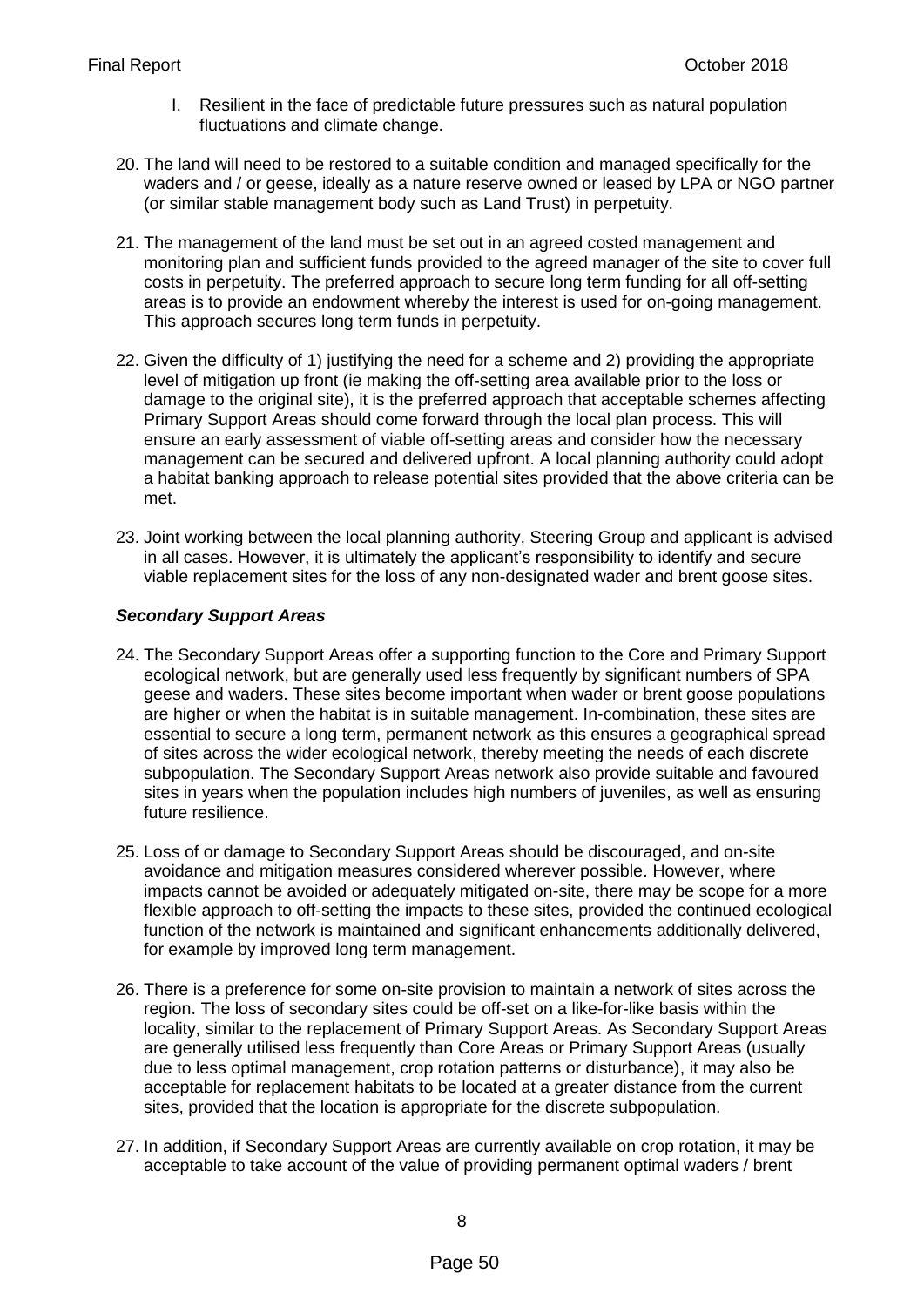goose conditions equivalent to the current resource, as determined on a case-by-case basis.

- 28. It is expected that in most cases the loss, or partial loss, of Secondary Support Areas will be off-set by the provision of suitable replacement habitats which are supported by an agreed costed habitat management plan and funding secured in perpetuity. The provision and ongoing management of replacement habitat might be delivered by a suitable third party (such as HIWWT, RSPB, Local Planning Authority, Hampshire County Council, Land Trust etc) through a legally binding management agreement.
- 29. If a management company is used to undertake the management and maintenance of an on-site bird refuge, the local planning authority will need to be satisfied that financial arrangements are in place that will guarantee the provision of sufficient funds to ensure the full delivery of the agreed management plans in perpetuity. The financial arrangements will need to be sufficiently robust to allow the local planning authority to agree to take over the legal responsibility of delivering the management plans should the management company fail. In addition, it is recommended that a NGO partner (such as the Hampshire and Isle of Wight Wildlife Trust or RSPB) or an accredited ecological consultancy is involved with at least the first ten years of the management of the site. This expertise will help ensure the success of site and allow management to be modified in the early stages, if necessary.
- 30. If replacement habitat is to be provided on a non like-for-like basis (i.e. a smaller site / functional area provided than currently available), then the scheme should also provide additional off-setting funding for the management and enhancement of the wider wader and brent goose ecological network. The value of funding required may be calculated using a Biodiversity Compensation Framework approach, or through similar mechanisms, such as the Environment Bank.
- 31. The Biodiversity Compensation Framework approach calculates the equivalent cost of managing an equivalent area of land elsewhere in a suitable condition for the target species under a suitable stewardship scheme in perpetuity. In addition the DEFRA offsetting multipliers are applied to take account of the additional risks associated with replacing established habitats with compensation funding.
- 32. Appendix 2 sets out a suggested methodology to calculate the costs of a replacement site and a summary of the compensation funding amounts are set out in Table 1. Worked examples are set out in Appendix 3. Alternative approaches to calculating the cost of replacement sites are possible and will be examined on a case-by-case basis.

|                               | <b>Compensation Costs per hectare</b> |
|-------------------------------|---------------------------------------|
| <b>Secondary Support Area</b> | £85,464                               |
| <b>Low Use site</b>           | £35,610                               |

Table 1 – Summary of Indicative Compensation Costs for Creating and Managing Replacement Habitat (per hectare) – Based on Countryside Stewardship Grants 2017<sup>10</sup>. (Future changes to these costs will be revised in line with any changes to Countryside Stewardship Payments or equivalent, and subject to review)

33. Where the functional area of a Secondary Support Area is to be lost in its entirety with no direct replacement of habitats by the applicant then additional measures will be necessary to ensure the continued ecological function of the network. Appropriate measures include the use of companies such as the Environment Bank to ensure appropriate sites are

**<sup>.</sup>** <sup>10</sup> <https://www.gov.uk/countryside-stewardship-grants>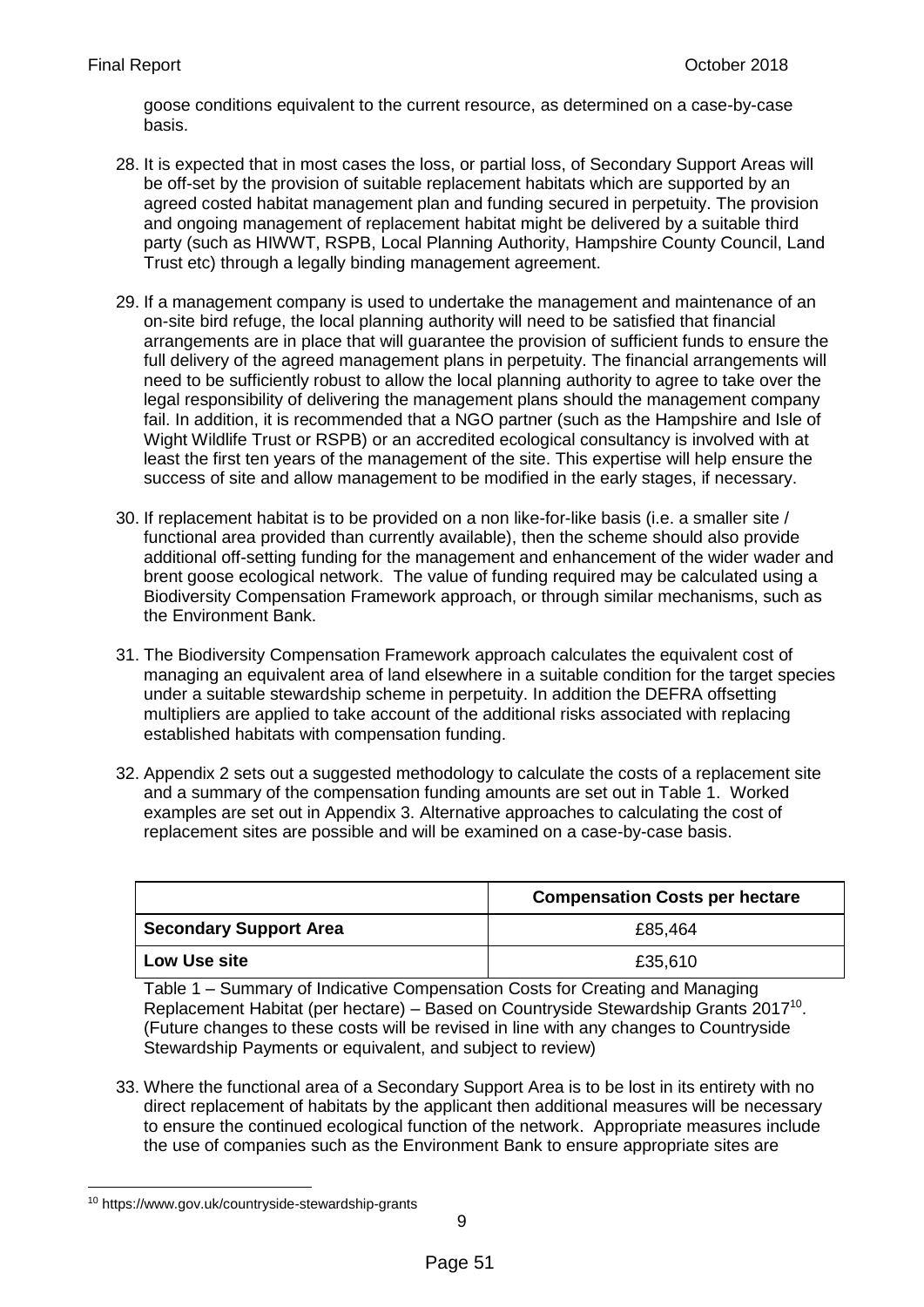provided elsewhere within the network, the funding of an identified strategic offsetting site or project that has been agreed by the SWBGS Steering Group, or in addition to Table 1, an additional agreed level of funding for land purchase. In such cases the final compensation package will be determined on a case-by-case basis.

34. The funding secured, via section 106 agreements, will be used to enhance, manage and monitor the wider solent wader and brent goose ecological network. This funding will be managed by the respective local authority and will be used to support schemes across the network, this includes those in neighbouring authority boundaries.

#### *Low Use*

- 35. All Low Use sites have the potential to be used by waders or brent geese. These sites have the potential to support the existing network and provide alternative options and resilience for the future network. The in-combination loss of these sites would impact on the continued ecological function of the wader and brent goose network. In all cases proportionate mitigation, off-setting and/or enhancement measures will be required.
- 36. In the first instance, consideration should be given to on-site mitigation, off-setting and/or enhancement. Where this has been demonstrated to not be practical or feasible and impacts cannot be avoided or adequately mitigated on-site, off-site options and / or compensation funding should be considered. Compensation funding may include payment towards the management and enhancement of the wider waders and brent geese ecological network.
- 37. The cost of compensating for the loss of a Low Use site is £35,610 per hectare (see Table 1). This figure is equivalent to the costs of the Secondary Support Areas without Defra offsetting multipliers (see Appendix 2). The lower rate is applied to reflect that while Low Use sites have records of birds the numbers involved are low enough to ensure there is only a negligible risk of not successfully offsetting the loss of a Low Use site through enhancements of the wider network. Nevertheless, all Low Use sites have the potential to be used by waders and brent geese and the unmitigated loss of these sites would in combination negatively affect the long term resilience of the network. Worked examples are included in Appendix 3.
- 38. The funding secured, via section 106 agreements, will be used to enhance, manage and monitor the wider solent wader and brent goose ecological network. This funding will be managed by the respective local authority and will be used to support schemes across the network, this includes those in neighbouring authority boundaries.

#### *Candidate Sites*

- 39. Candidate sites have records of large numbers of waders or brent geese. However, the large numbers have been recorded less than 3 times from 2006/2007 to present day. Further surveys are necessary to determine the classification of the site and it is likely that these sites will fall into the higher use categories, for example Core Area, Primary Support Area and Secondary Support Area.
- 40. As such, the maps identify the Candidate Core Areas, Candidate Primary Support Areas and Candidate Secondary Support Area. Depending on the existing records for the site, a minimum of one year survey, in appropriate management conditions, will be necessary to confirm the classification of the site. For some sites, where there has only been one survey to date, two years' of data may be necessary. Development proposals which are likely to affect these sites will need to undertake this survey work, as per the agreed survey methodology, to confirm the site's classification prior to assessing off-setting and mitigation requirements.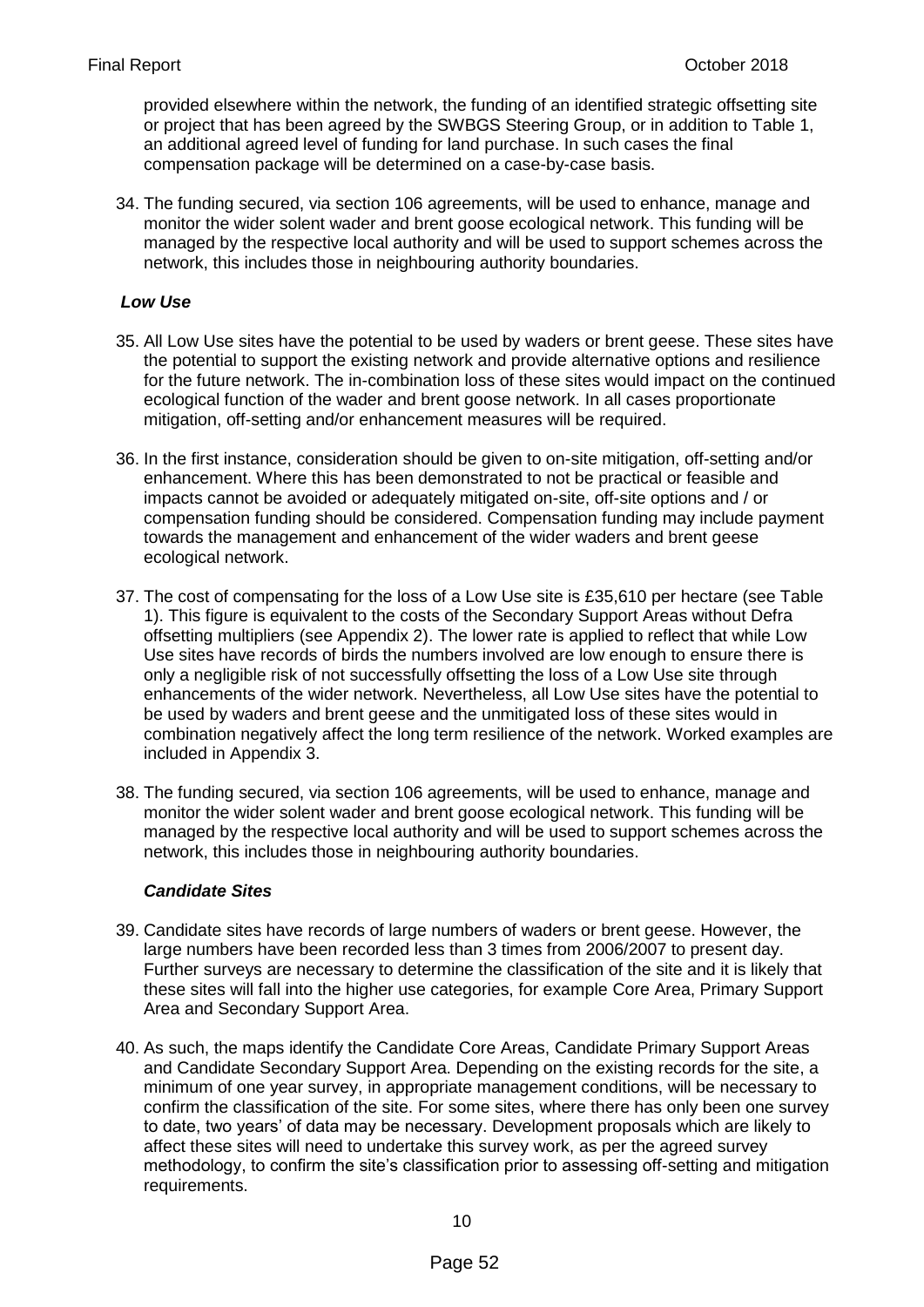- 41. The agreed survey methodology is:
	- To be undertaken by a suitably qualified and experienced ecologist
	- A minimum of 12 surveys, equally spaced, between late October and early March to be undertaken 2 hours either side of high-tide and at a range of times (dawn, midday, dusk) throughout the season.
	- Field evidence such as feathers, droppings to be recorded
	- Using a standard recording form (in the Appendix of 2010 Strategy) to capture: observer name, date, time, species, count (or no birds seen), site code from the Strategy Maps, feeding/roosting behaviour, disturbance.

#### *Indirect Effects*

- 42. There is the potential for new development on land adjacent to or in close proximity to Solent waders and brent goose sites to impact on the ecological function of the network. Indirect effects may arise from increased recreational pressure and access to sensitive sites; overshadowing and lighting from new buildings; or noise and visual disturbance from construction work on land adjacent to sensitive sites. These activities and the presence of built form may reduce the functional area of a site available to roosting and foraging SPA birds.
- 43. Appropriate mitigation will be required where new development or changes to access and management has the potential to adversely impact the function of the ecological network. Detailed consideration will need to be given to the design and layout of new development adjacent to sites used by SPA birds to ensure there is no disturbance. Consideration should be given to potential impacts from new walking and cycling routes, access to open space, over-shadowing from built development and lighting. In the first instance, consideration should be given to avoidance measures, following which bespoke mitigation should be proposed.
- 44. The level of mitigation necessary will be determined on a case by case basis. Mitigation could include a range of access management measures such as fencing, signage, interpretation and timing of works / operation. Consideration could be given to improving the management of the site or, if this is not possible, improved management of an alternative site within the network. The provision of funding for wider management of the sites within the network is also an option for consideration.
- 45. There may be situations where the indirect effects cannot be mitigated by access management measures and the potential for an adverse effect on the integrity of the site remains. In these cases, the loss of the function of a site would need to be off-set by a replacement site.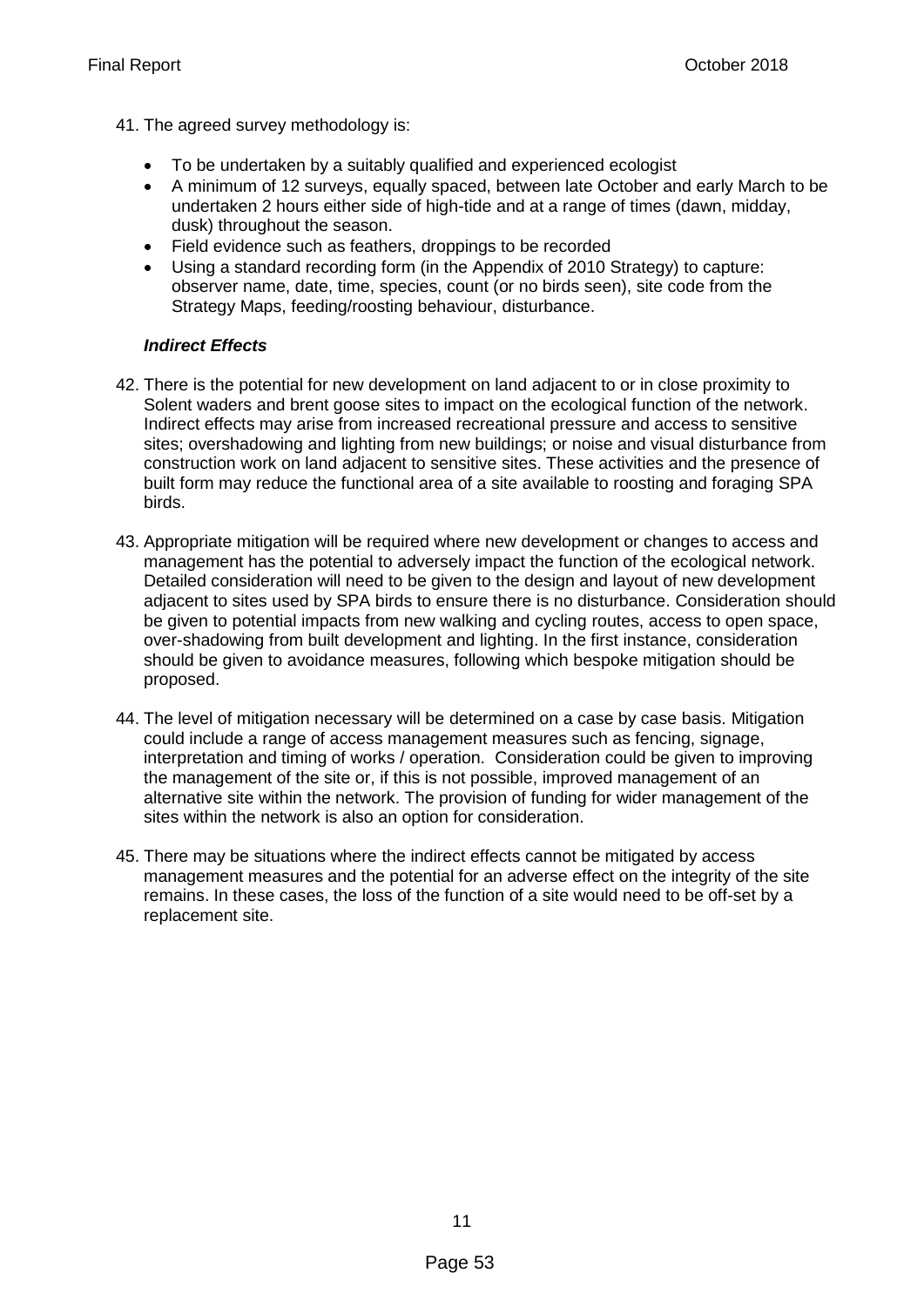#### **Appendix 1 - Solent Waders and Brent Goose Strategy – Interim Project Report Year One : Site Analysis**

In order to assess the importance of each site, a metric-based analysis technique was developed.

- 1) The first metric assesses each site in relation to population thresholds for species at national levels. The BTO publishes national and international thresholds for each species (BTO, 2017), after which a count of that species should be considered important, scoring as follows:
	- 0: Site has less than the GB threshold for any species
	- 1: Site has more than the GB threshold for any species.
- 2) The second metric assesses each site in relation to population thresholds for species at local levels. It compares records for species that are designated a 'feature of interest' in the closest SPA i.e. the number of birds recorded compared to the population size listed in the SPA designation (JNCCa, 2017; JNCCb 2017), scoring as follows:
	- 0: Site has >1% of SPA's designated population
	- 2: Site has 1-5% of SPA's designated population
	- 3: Site has ≥5% of SPA's designated population
- 3) The third metric assesses the 'feature of interest' for the closest SPA for species assemblage. The total of all max counts for all species recorded, compared to the assemblage population size listed in the SPA designation (JNCCa, 2017; JNCCb 2017), scoring as follows:
	- 0: Site has >1% of SPA's designated assemblage population
	- 2: Site has 1-5% of SPA's designated assemblage population
	- 3: Site has ≥5% of SPA's designated assemblage population
- 4) The fourth metric is the max count of any target species recorded on the site
- 5) The fifth metric this relates a site's importance to a network score for birds moving to and from the intertidal areas to inland sites, and between inland sites. This metric uses data from the HIWWT bird movement surveys. The network of sites used by brent geese and waders were mapped, and all movements where both the origin and destination were observed by a surveyor analyses. The properties of this network were then assessed, this identified two types of site: those that function as 'hubs', with connections to lots of other sites, and those that function as 'bottlenecks, linking two areas of the network together.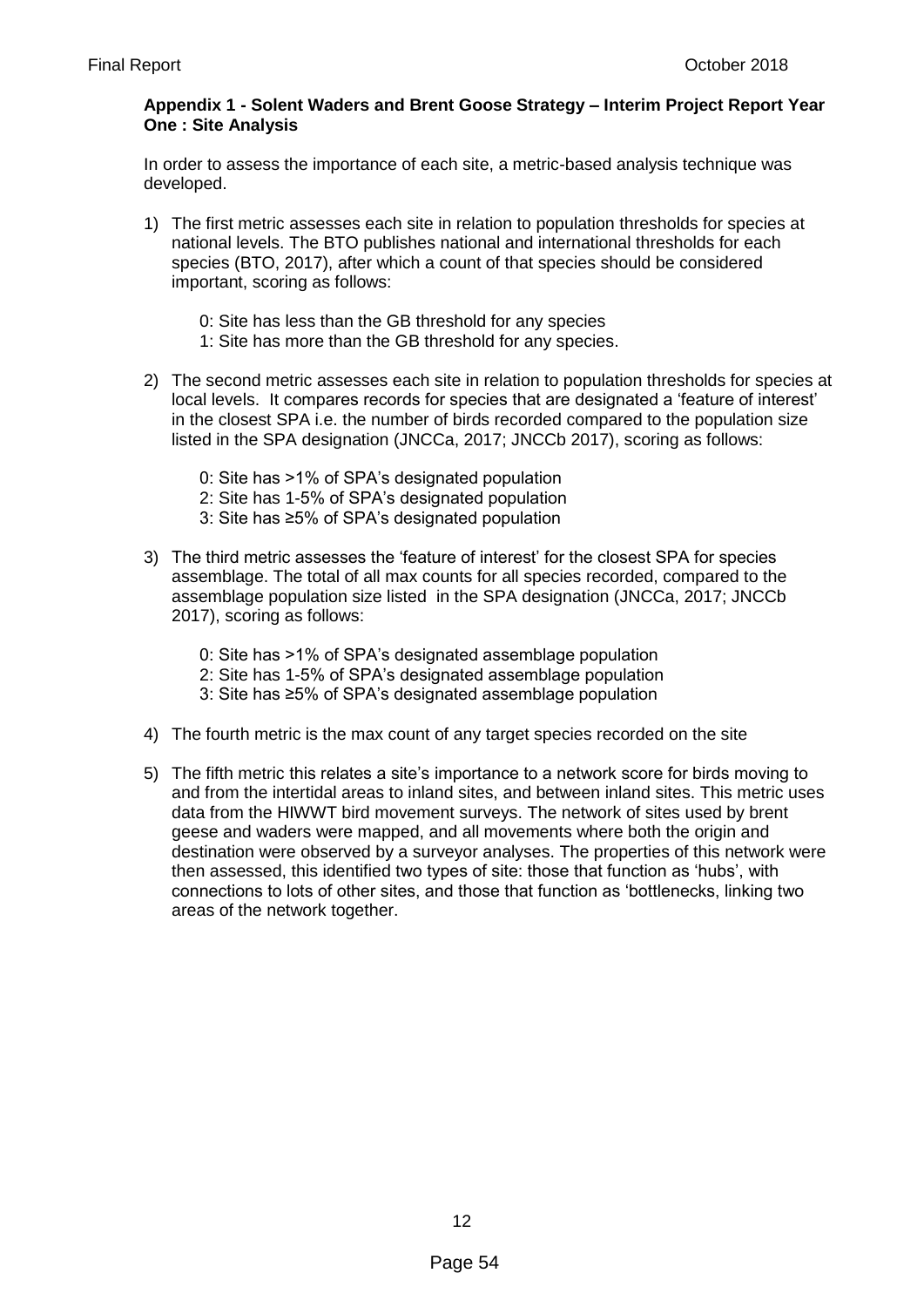#### **Appendix 2 - Methodology to Calculate the Costs of a Replacement Site**

- 46. A suggested methodology to calculate the costs of a replacement site is set out below. Alternative approaches to calculating the cost of replacement sites are possible and will be examined on a case-by-case basis.
	- *1) Costs of managing the existing sites*

The level of funding per hectare of un-replaced secondary sites may be calculated using the DEFRA biodiversity multipliers, or similar mechanism, with funding to the equivalent value of an 80 year Countryside Stewardship Payment – Creation and management of wet grassland for wintering waders and wildfowl (GS12 and GS10), with threatened species supplement and single farm payment.

*2) Use of Defra multipliers as replacement habitat off-site*

As replacement habitat will be provided off-site, Defra multipliers are used to take into account the difficulty of successfully re/creating the habitat to be lost (risk multiplier), the difficulty of securing land for off-setting habitats (spatial multiplier) and the length of time for habitat creation (time multiplier).

| <b>Habitat creation</b><br>and<br>maintenance<br>over 80 years | GS12 Creation of wet grassland<br>for wintering waders and wildfowl                                                                                                                                                                                                                                     | £310 per hectare<br>Year $1 - 10$                           |  |
|----------------------------------------------------------------|---------------------------------------------------------------------------------------------------------------------------------------------------------------------------------------------------------------------------------------------------------------------------------------------------------|-------------------------------------------------------------|--|
|                                                                | GS10 Management of wet<br>grassland for wintering waders<br>and wildfowl                                                                                                                                                                                                                                | £157 per hectare<br>Year $11 - 80$                          |  |
|                                                                | <b>Threatened Species Supplement</b>                                                                                                                                                                                                                                                                    | £120 per hectare<br>Year $1 - 80$                           |  |
|                                                                | Single Farm Payment                                                                                                                                                                                                                                                                                     | £149 per hectare<br>(based on 2016 prices)<br>Year $1 - 80$ |  |
|                                                                | <b>Total costs per hectare</b>                                                                                                                                                                                                                                                                          | £35,610                                                     |  |
| <b>Defra Metric</b><br>multiplier                              | <b>Risk Metric</b><br>Low Risk – creation of arable field margins, coastal<br>floodplain grazing marsh, improved rough grasslands                                                                                                                                                                       | X <sub>1</sub>                                              |  |
|                                                                | <b>Spatial Metric</b><br><b>Compensation habitat (CH)</b> is provided but is located<br>elsewhere, but is nevertheless considered to be<br>significantly contributing to the buffering, linking,<br>restoring or expanding of existing habitat.<br>To be used for the partial compensation of Secondary | X <sub>2</sub>                                              |  |
|                                                                | Support Areas not directly fully replaced, either onsite<br>or elsewhere, but through the provision of funding<br>towards the management and enhancement of the<br>wider waders and brent geese ecological network.                                                                                     |                                                             |  |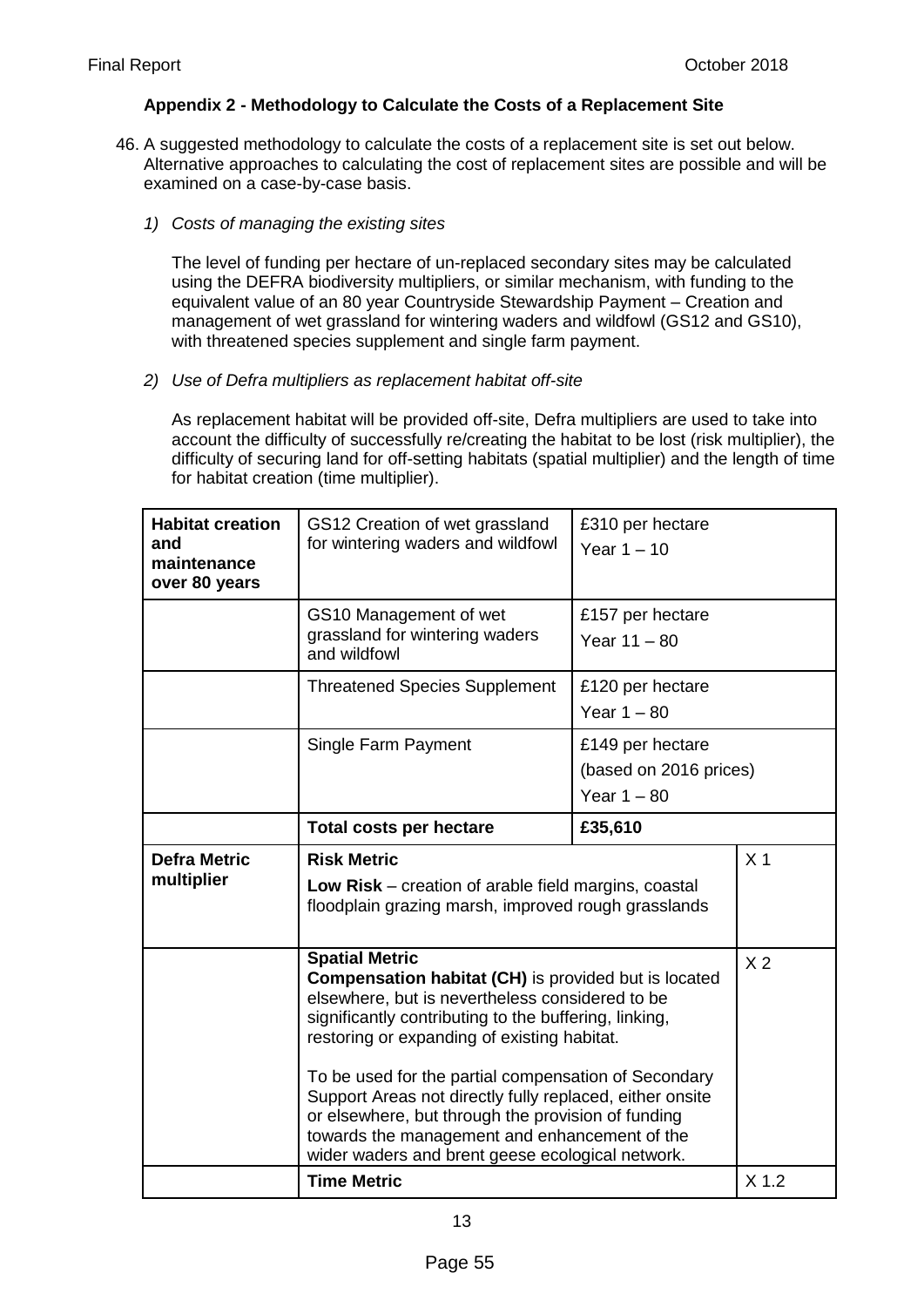|                                          | <b>Years to condition</b> $<$ 5 years                                                                                                            |         |  |
|------------------------------------------|--------------------------------------------------------------------------------------------------------------------------------------------------|---------|--|
| <b>Secondary</b><br><b>Support Areas</b> | <b>Total offsetting costs per</b><br>hectare of functional habitat<br>lost to development and not<br>directly replaced on site, or<br>elsewhere. | £85,464 |  |

Table A Indicative Compensation Costs for Creating and Managing Replacement Habitat (per hectare) – Based on Countryside Stewardship Grants  $2017<sup>11</sup>$ . (Future changes to these costs will be revised in line with any changes to Countryside Stewardship Payments or equivalent, and subject to review)

**<sup>.</sup>** <sup>11</sup> <https://www.gov.uk/countryside-stewardship-grants>